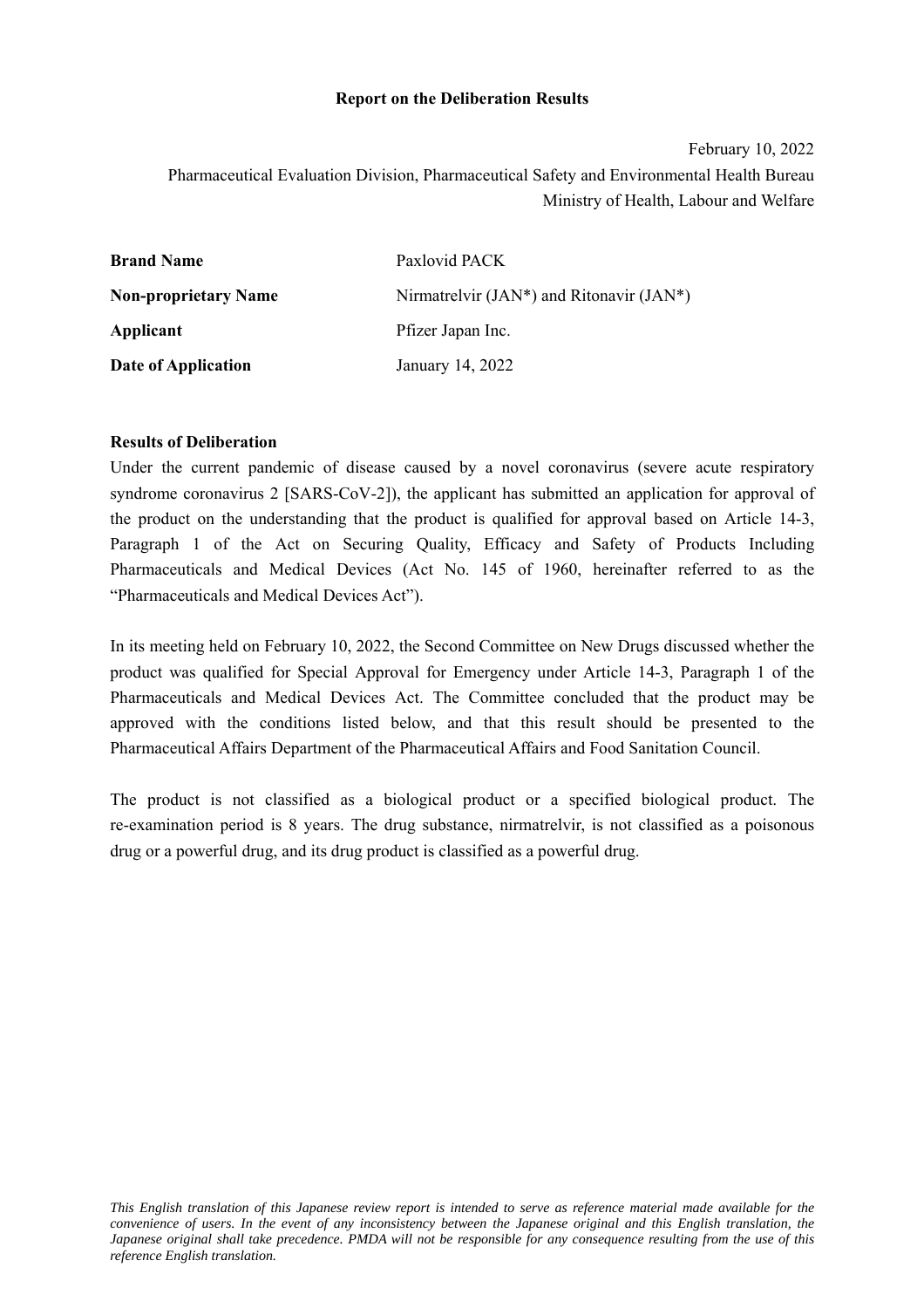#### **Approval Conditions**

- 1. The applicant is required to develop and appropriately implement a risk management plan.
- 2. The applicant is required to request that physicians administer the product only to patients considered eligible for treatment with the product who, or whose legally acceptable representatives, have been provided with the efficacy and safety information of the product in written form, and have provided written informed consent before the treatment.
- 3. Under Article 41 of the Ministerial Ordinance for Enforcement of the Pharmaceuticals and Medical Devices Act, the grace period for data submission is 7 months after the approval. If newly submitted data, etc., necessitate a change in the approved product information, the change may be ordered in accordance with the provision in Article 74-2, Paragraph 3 of the Pharmaceuticals and Medical Devices Act.

\**Japanese Accepted Name (modified INN)*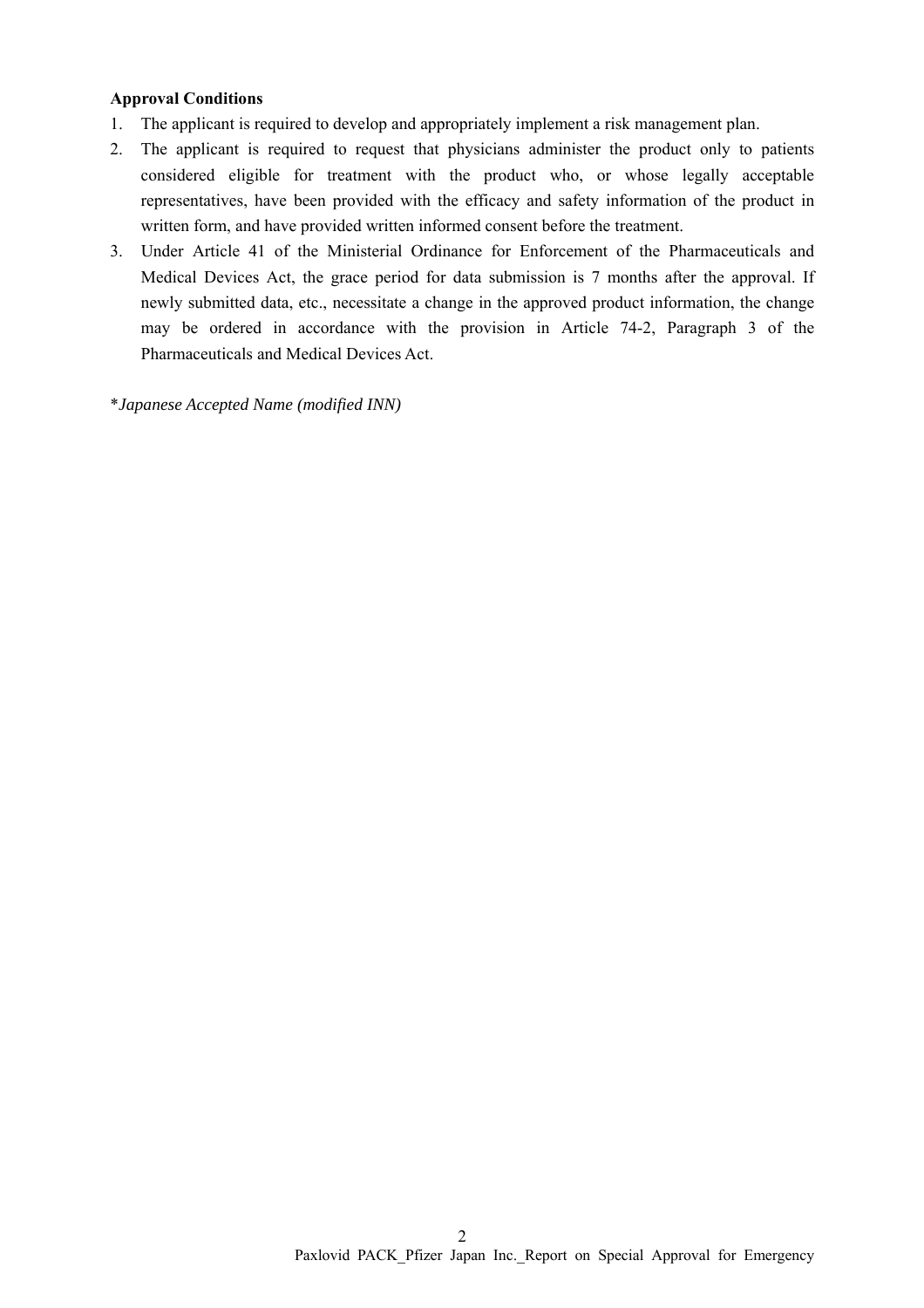#### **Report on Special Approval for Emergency**

February 7, 2022 Pharmaceuticals and Medical Devices Agency

**I. Product** 

**Brand Name** Paxlovid PACK

**Date of Application** January 14, 2022

**Non-proprietary name** Nirmatrelvir (JAN\*) and Ritonavir (JAN\*) **Applicant** Pfizer Japan Inc. **Dosage Form/Strength** Each daily blister card contains 4 film-coated tablets each containing 150 mg of nirmatrelvir and 2 film-coated tablets each containing 100 mg of ritonavir.

**Application Classification** Prescription drug, (1) Drug with a new active ingredient

**Chemical Structure** Nirmatrelvir



Molecular formula:  $C_{23}H_{32}F_3N_5O_4$ 

Molecular weight: 499.53

Chemical name: (1*R*,2*S*,5*S*)-*N*-{(1*S*)-1-Cyano-2-[(3*S*)-2-oxopyrrolidin-3-yl]ethyl}-3-[(2*S*)-3,3 -dimethyl-2-(2,2,2-trifluoroacetamido)butanoyl]-6,6-dimethyl-3-azabicyclo [3.1.0]hexane-2-carboxamide

**Items Warranting Special Mention** The product is handled as a product that requires approval from the Minister of Health, Labour and Welfare prescribed in Article 14, Paragraph 1 of the Pharmaceuticals and Medical Devices Act, pursuant to the provisions of Article 14-3, Paragraph 1 of the Act (PSEHB/PED Notification

*This English translation of this Japanese review report is intended to serve as reference material made available for the convenience of users. In the event of any inconsistency between the Japanese original and this English translation, the Japanese original shall take precedence. PMDA will not be responsible for any consequence resulting from the use of this reference English translation.*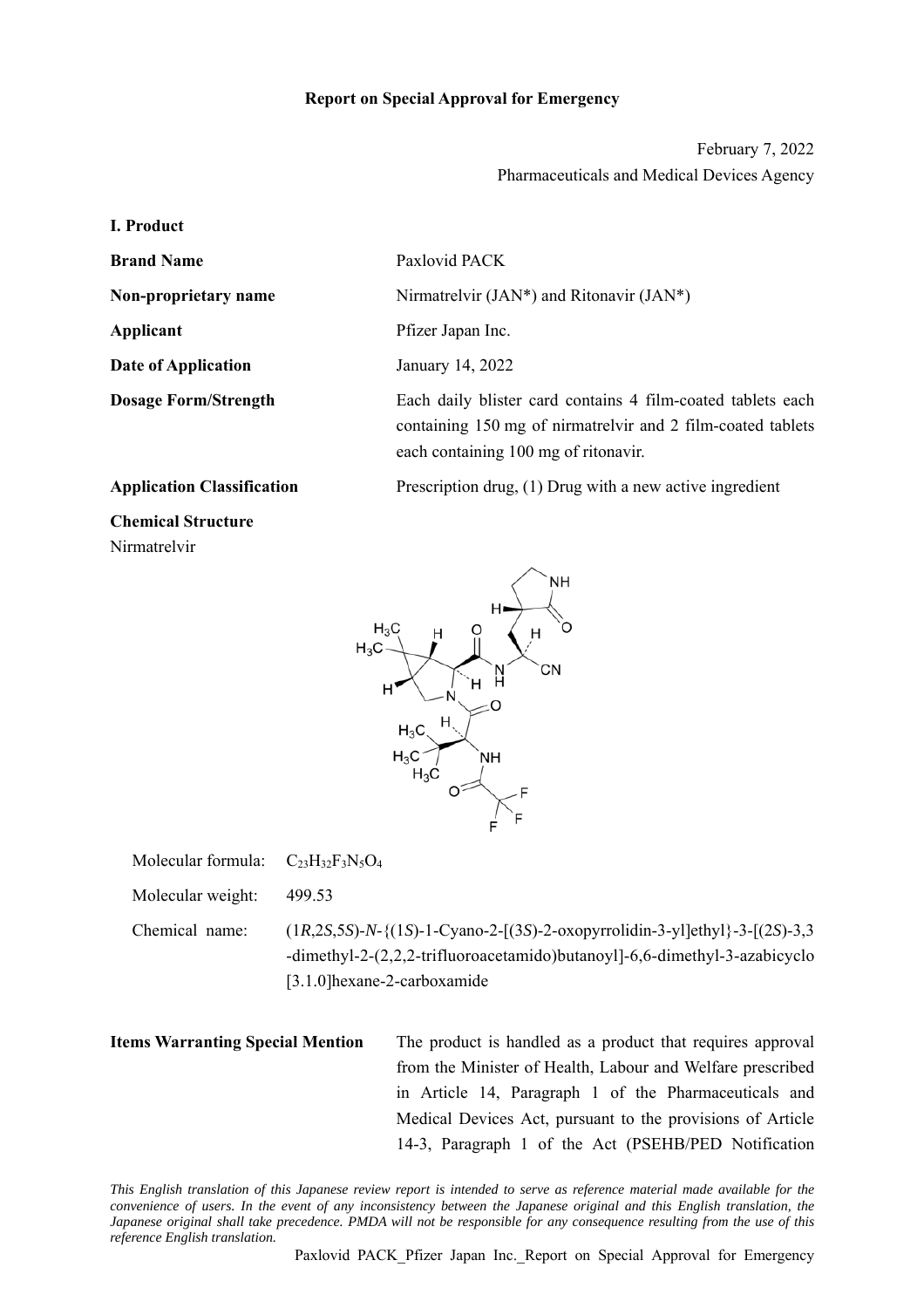|                         | 0113-4, dated January 13, 2022, issued by the Director of the                                                                                                                |  |  |  |
|-------------------------|------------------------------------------------------------------------------------------------------------------------------------------------------------------------------|--|--|--|
|                         | Pharmaceutical Evaluation Division, Pharmaceutical Safety                                                                                                                    |  |  |  |
|                         | and Environmental Health Bureau, Ministry of Health,                                                                                                                         |  |  |  |
|                         | Labour and Welfare).                                                                                                                                                         |  |  |  |
|                         | Priority Review based on "Policy on regulatory review of<br>drugs, etc. against coronavirus disease (COVID-19) (No. 2)"<br>(PSEHB/PED Notification No. 0617-9 and PSEHB/MDED |  |  |  |
|                         |                                                                                                                                                                              |  |  |  |
|                         |                                                                                                                                                                              |  |  |  |
|                         | Notification No. 0617-1, dated June 17, 2021)                                                                                                                                |  |  |  |
| <b>Reviewing Office</b> | Office of New Drug IV                                                                                                                                                        |  |  |  |

# **Table of Contents**

# **List of Abbreviations**

See Appendix.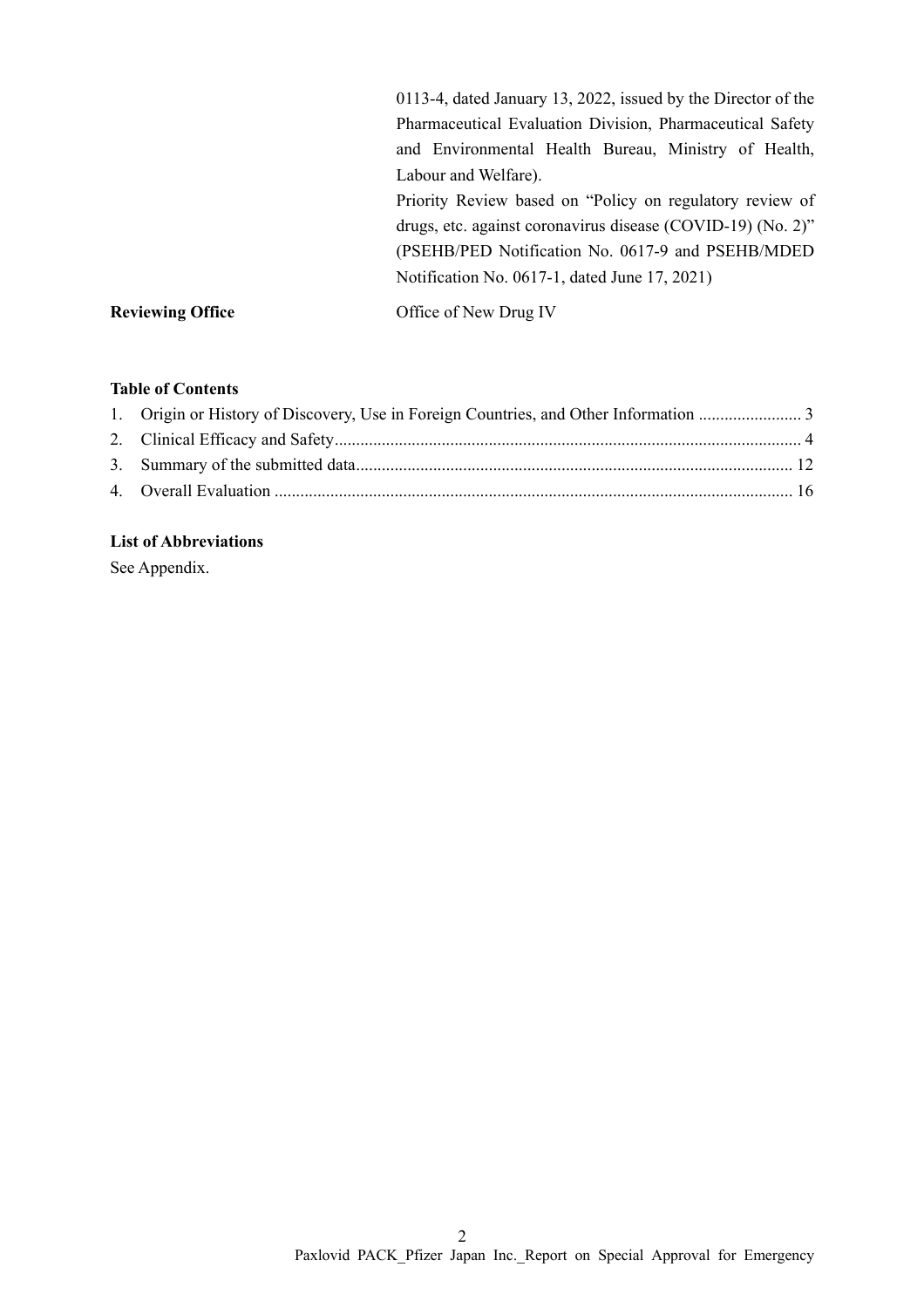#### **II. Summary of the submitted data**

#### **1. Origin or History of Discovery, Use in Foreign Countries, and Other Information**

Coronavirus disease 2019 (COVID-19) is a disease caused by severe acute respiratory syndrome coronavirus 2 (SARS-CoV-2) infection. Common symptoms include fever, cough, acute respiratory symptoms other than cough, and serious pneumonia.<sup>1</sup> In Japan, the first patient infected with SARS-CoV-2 was identified on January 15, 2020. On February 1, 2020, COVID-19<sup>2</sup> was classified as a Designated Infectious Disease<sup>3</sup> pursuant to the Act on the Prevention of Infectious Diseases and Medical Care for Patients with Infectious Diseases (Infectious Diseases Control Act) and as a Quarantinable Infectious Disease<sup>4</sup> pursuant to the Quarantine Act. In Japan, as of February 2, 2022, a total of 2,811,050 people have been infected (positive for polymerase chain reaction [PCR] test). Among them, 624,145 (including 886 with severe disease) needed hospitalization for treatment, 2,144,690 were discharged or released from medical treatment, and 18,871 died.<sup>5</sup>

Nirmatrelvir is an inhibitor of the SARS‑CoV-2 main protease (Mpro), also known as 3C-like (3CL) protease, or nsp5, which was discovered by Pfizer Inc., and prevents cleavage of polyprotein, thereby inhibiting viral replication. In addition, ritonavir (hereinafter, referred to as "RTV") does not exert antiviral activity against SARS-CoV-2 but inhibits cytochrome P450 (CYP) 3A, the main metabolizing enzyme of nirmatrelvir, thereby maintaining the increased plasma concentrations of nirmatrelvir. RTV-containing products approved in Japan include Norvir Tablets 100 mg, Kaletra Combination Tablets, and Kaletra Combination Oral solution. Paxlovid is expected to exert its intended therapeutic effect when nirmatrelvir is co-administered with RTV. Paxlovid consisting of nirmatrelvir tablets and RTV tablets co-packaged in blister packs is available outside Japan. To enable such drug product to be marketed also in Japan, an application for Special Approval for Emergency has been submitted for the two drugs handled as a single product.

In response to the Emergency Use Authorization (EUA) granted to Paxlovid by the US Food and Drug Administration (FDA) and based on data from a global phase II/III study (Study C4671005), the applicant has submitted the application for Special Approval for Emergency of Paxlovid on the understanding that the product is qualified for approval based on Article 14, Paragraph 1 of the Pharmaceuticals and Medical Devices Act, pursuant to Article 14-3, Paragraph 1 of the Act. For this regulatory submission, the applicant submitted the application data filed with the US FDA for the EUA, the FACT SHEET FOR HEALTHCARE PROVIDERS<sup>6</sup> prepared under the EUA by the US FDA, investigator's brochure, and the results of the global phase II/III study (Study C4671005). This report contains the results of review conducted based on the data submitted by the applicant, in

l

<sup>1</sup> Symptoms of 29,601 patients reported to the National Epidemiological Surveillance of Infectious Diseases Program between February 1 and August 5, 2020 [Infectious Disease Weekly Report Japan, Vol. 22, Nos. 31 and 32 (combined issue): https://www.niid.go.jp/niid/images/idsc/idwr/IDWR2020/idwr2020-31-32.pdf (last accessed on February 2, 2022)]

<sup>&</sup>lt;sup>2</sup> Limited to the disease caused by coronavirus of genus Betacoronavirus that was reported as "transmissible to humans" from the People's Republic of China to WHO in January 2020.

<sup>&</sup>lt;sup>3</sup> The term Designated Infectious Disease means already known infectious diseases (excluding Class I Infectious Diseases, Class II Infectious Diseases, Class III Infectious Diseases, and Novel Influenza Infection, etc.) specified by Cabinet Order as a disease which would be likely to seriously affect the health of the public in the event of its spread if the provisions of the Infectious Diseases Control Act, in whole or in part, did not apply mutatis mutandis (Article 6 of the Infectious Diseases Control Act). 4

<sup>&</sup>lt;sup>4</sup> The term Quarantinable Infectious Disease means diseases specified by Cabinet Order as those which require inspection in order to prevent pathogens of infectious diseases not endemic to Japan from entering the country (Article 2, Item 3 of the Quarantine Act).

Ministry of Health, Labour and Welfare: https://www.mhlw.go.jp/stf/covid-19/kokunainohasseijoukyou.html (last accessed on February 2, 2022)<br>
<sup>6</sup> Document that contains information equivalent to that in the label used in the US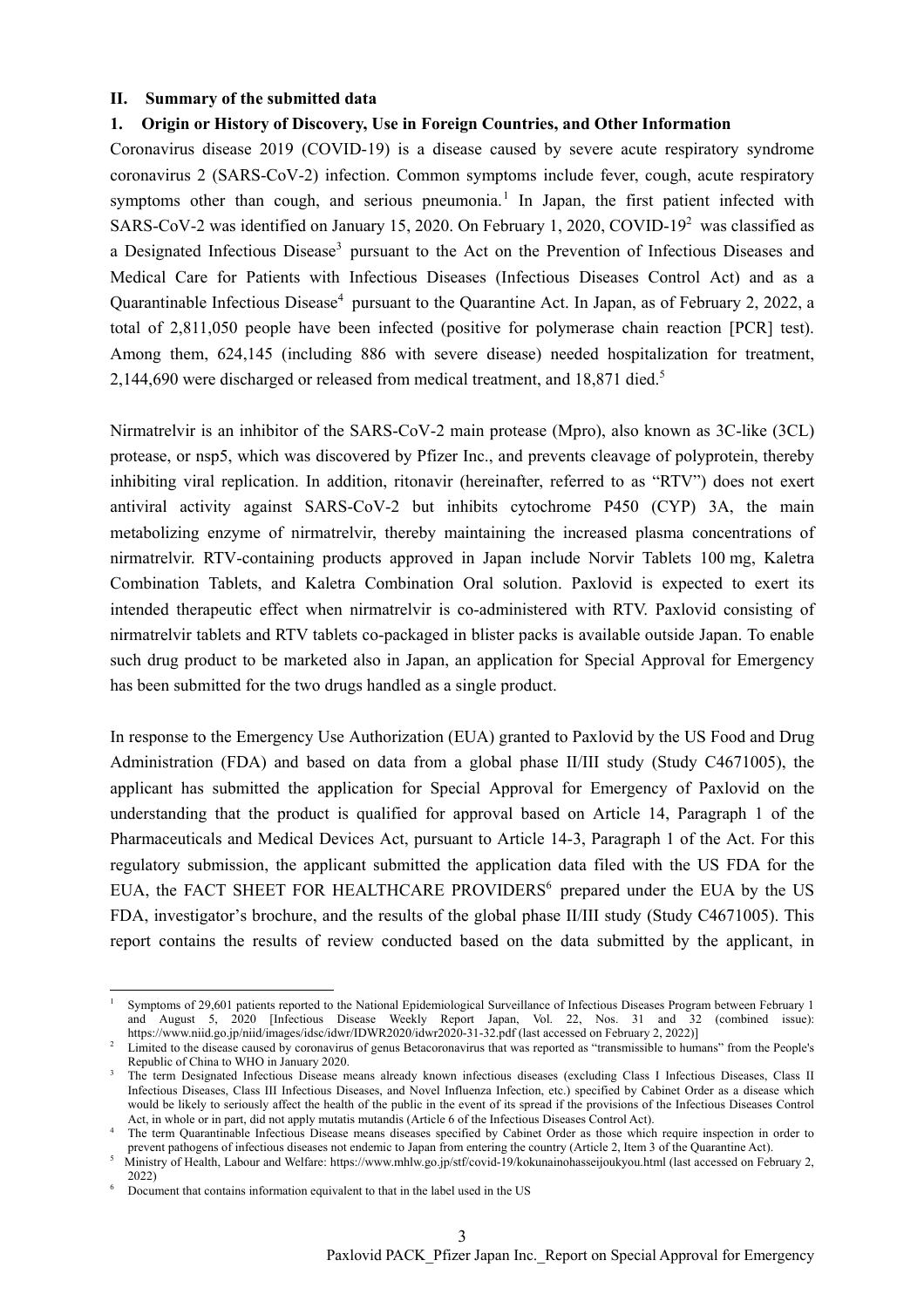accordance with the "Handling of drugs intended to be submitted for Special Approval for Emergency (Request)" (PSEHB/PED Notification 0113-4, dated January 13, 2022).

## **2. Clinical Efficacy and Safety**

l

The applicant submitted the results of the global phase II/III study (Study C4671005) in patients with COVID-19 as the main efficacy and safety data.

# **2.1 Global phase II/III study (Study C4671005, ongoing since July 2021, data cut-off in October 2021)**

A randomized, double-blind, placebo-controlled, parallel-group study was conducted at 322 sites in 20 countries or regions including the US, Bulgaria, Mexico, India, Ukraine, and Japan to evaluate the efficacy and safety of nirmatrelvir/RTV in patients aged  $\geq$ 18 years with COVID-19 (target sample size,  $3,100$  [1,550 per group]<sup>7</sup>). Table 1 summarizes main inclusion and exclusion criteria.

<sup>7</sup> The primary endpoint was the proportion of participants with COVID-19 related hospitalization or death from any cause through Day 28. On the hypothesis that the proportion in the placebo group was 7%, and a difference in the proportion between the nirmatrelvir and RTV combination (nirmatrelvir/RTV) group and placebo group was 3.5%, the number of participants required to ensure 90% power at a two-sided significance level of 5% was calculated to be 1,779. On the assumption that 20% of the participants would be excluded from the primary efficacy analysis set because they received or were expected to receive COVID-19 monoclonal antibody treatment, the proportion of such participants to be enrolled was planned to be up to approximately 25%. In a similar manner, on the assumption that 25% of the participants had experienced the onset of COVID-19 symptoms >3 days prior to randomization, the number of such participants to be enrolled was limited to approximately 1,000. In addition to the above assumptions, on the hypothesis that approximately 5% of the participants would drop out of the study, the target sample size was determined to be 3,100.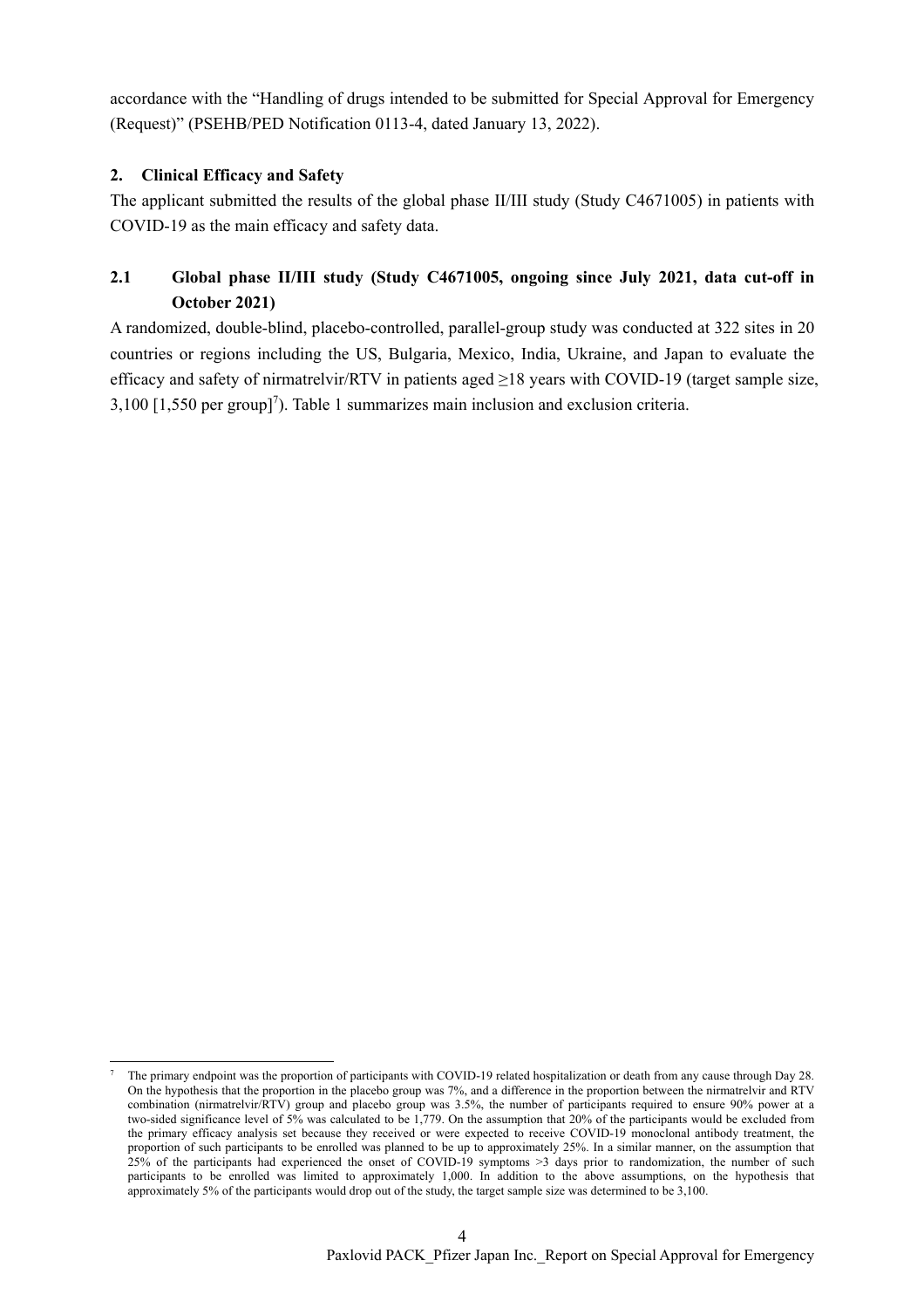|           | 1. Confirmed SARS-CoV-2 infection (determined by PCR test, etc. using a specimen collected within 5 days prior to                                                                                                                                      |
|-----------|--------------------------------------------------------------------------------------------------------------------------------------------------------------------------------------------------------------------------------------------------------|
|           | randomization <sup>a)</sup> )                                                                                                                                                                                                                          |
|           | 2. Experienced the onset of COVID-19 symptoms <sup>b)</sup> within 5 days prior to randomization and has at least 1 of the COVID-19                                                                                                                    |
|           | symptoms <sup>b)</sup> at the time of randomization.                                                                                                                                                                                                   |
|           | 3. Has at least 1 of the following risk factors for severe COVID-19.                                                                                                                                                                                   |
|           | $\cdot$ $\geq 60$ years of age                                                                                                                                                                                                                         |
|           | • Body mass index (BMI) $>25 \text{ kg/m}^2$                                                                                                                                                                                                           |
|           | • Smoker (smoking within the past 30 days and has a history of smoking of at least 100 cigarettes in his or her lifetime)                                                                                                                              |
|           | Immunosuppressive disease <sup>c)</sup> or prolonged use of immunosuppressive drugs <sup>d)</sup>                                                                                                                                                      |
| Inclusion | Chronic lung disease (including asthma that requires daily treatment with prescription drugs)                                                                                                                                                          |
| criteria  | Diagnosis of hypertension                                                                                                                                                                                                                              |
|           | • Cardiovascular disease (e.g., a history of myocardial infarction, cerebral stroke, transient ischemic attack, cardiac                                                                                                                                |
|           | failure, angina pectoris with prescribed nitroglycerin, coronary artery bypass graft, percutaneous coronary intervention,                                                                                                                              |
|           | carotid endarterectomy, or aortic bypass)                                                                                                                                                                                                              |
|           | • Type 1 or 2 diabetes mellitus                                                                                                                                                                                                                        |
|           | • Chronic kidney disease                                                                                                                                                                                                                               |
|           | · Sickle cell disease                                                                                                                                                                                                                                  |
|           | • Neurodevelopmental disorders (e.g., cerebral palsy, Down's syndrome) or other conditions that confer medical                                                                                                                                         |
|           | complexity (e.g., genetic disease, metabolic syndromes, severe congenital anomalies)                                                                                                                                                                   |
|           | • Active cancer other than localized skin cancer                                                                                                                                                                                                       |
|           | • Medically-related technological dependence (e.g., continuous positive airway pressure, not related to COVID-19)                                                                                                                                      |
|           | 1. Has a history of hospitalization for treatment of COVID-19                                                                                                                                                                                          |
|           | 2. Current need for hospitalization or anticipated need for hospitalization within 48 hours after randomization                                                                                                                                        |
|           | 3. Has a history of confirmed SARS-CoV-2 infection as determined by antigen or nucleic acid detection test before the<br>current infection                                                                                                             |
|           |                                                                                                                                                                                                                                                        |
|           | 4. Has a history of active liver disease (e.g., active liver disease such as chronic or active hepatitis B or C virus infection,<br>primary biliary cirrhosis, Child-Pugh Class B or C, or acute hepatic failure, except for nonalcoholic fatty liver) |
| Exclusion | 5. Receiving dialysis or has moderate to severe renal impairment (estimated glomerular filtration rate [eGFR]                                                                                                                                          |
| criteria  | $\leq$ 45 mL/min/1.73 m <sup>2</sup> calculated from a serum creatinine value within 6 months prior to screening visit, according to the                                                                                                               |
|           | Chronic Kidney Disease Epidemiology Collaboration [CKD-EPI] equation)                                                                                                                                                                                  |
|           | 6. Has human immunodeficiency virus (HIV) infection either with a viral load >400 copies/mL or using prohibited                                                                                                                                        |
|           | concomitant drugs for HIV treatment                                                                                                                                                                                                                    |
|           | 7. Has received or is expected to receive a vaccine against SARS-CoV-2 before the Day 34 visit                                                                                                                                                         |
|           | 8. Oxygen saturation <92% (at rest, on room air) <sup>e)</sup> within 24 hours prior to randomization                                                                                                                                                  |
| a)        | "Within 72 hours prior to randomization" was changed to "within 5 days prior to randomization" in the Protocol Amendment 1 (July 2,                                                                                                                    |

#### **Table 1. Main inclusion and exclusion criteria**

2021). b) Cough, shortness of breath or difficulty breathing, fever (>38°C) or feeling feverish, chill or shivering, fatigue, muscle or body aches,

diarrhoea, nausea, vomiting, headache, sore throat, stuffy or runny nose c) Bone marrow transplantation, organ transplantation, primary immunodeficiency, HIV infection with CD4 positive cells <200/μL and a viral load <400 copies/mL, etc.

d) Has received corticosteroid at a dose -equivalent to prednisone ≥20 mg/day for consecutive ≥14 days within 30 days prior to entry in the study; or has received biological products (infliximab, ustekinumab, etc.) or immunomodulatory drugs (methotrexate, mercaptopurine, azathioprine, etc.), or cancer chemotherapy within 90 days prior to entry in the study

e) Value on standard home oxygen therapy for a patient who receives chronic supplementary oxygen for an underlying lung condition

Participants orally received nirmatrelvir/RTV 300 mg/100 mg<sup>8</sup> or placebo twice daily<sup>9</sup> for 5 days.

In this study, 2 interim analyses were planned.<sup>10</sup> The first interim analysis was performed to investigate the efficacy, futility, and need for re-estimation of sample size when approximately 45% of participants in the modified intent-to-treat (mITT) population completed assessment at 28 days after randomization (Day 28). The second one was to be performed to investigate the efficacy and futility when approximately 70% of participants in the mITT population completed the Day 28 assessment. The external data monitoring committee (E-DMC) recommended the termination of the study because the results of the first interim analysis (data cut-off on October 26, 2021) met the predetermined efficacy criteria. In response to the recommendation, participant enrollment was discontinued on November 5, 2021. The second interim analysis was not performed. Then, all the enrolled participants were analyzed for efficacy through Day 28 and for safety through Day 34 (data cut-off on December

l

<sup>8</sup> The dosage regimen was determined based on the following estimation: the plasma trough concentration of free nirmatrelvir following twice-daily oral administration of nirmatrelvir/RTV 300 mg/100 mg was estimated to be above the *in vitro* 90% effective concentration against SARS-CoV-2 (EC<sub>90</sub>, 90.4 ng/mL) in >95% of the participants on the assumption that an inter-individual variation was approximately 60% according to a population pharmacokinetic model developed using data from clinical studies in healthy adults.

An interval between the first and second doses had to fall within a range from 4 hours to 12 hours, and subsequent intervals had to be 12

hours ( $\pm$  30 minutes).<br><sup>10</sup> The interim analysis was performed by the E-DMC.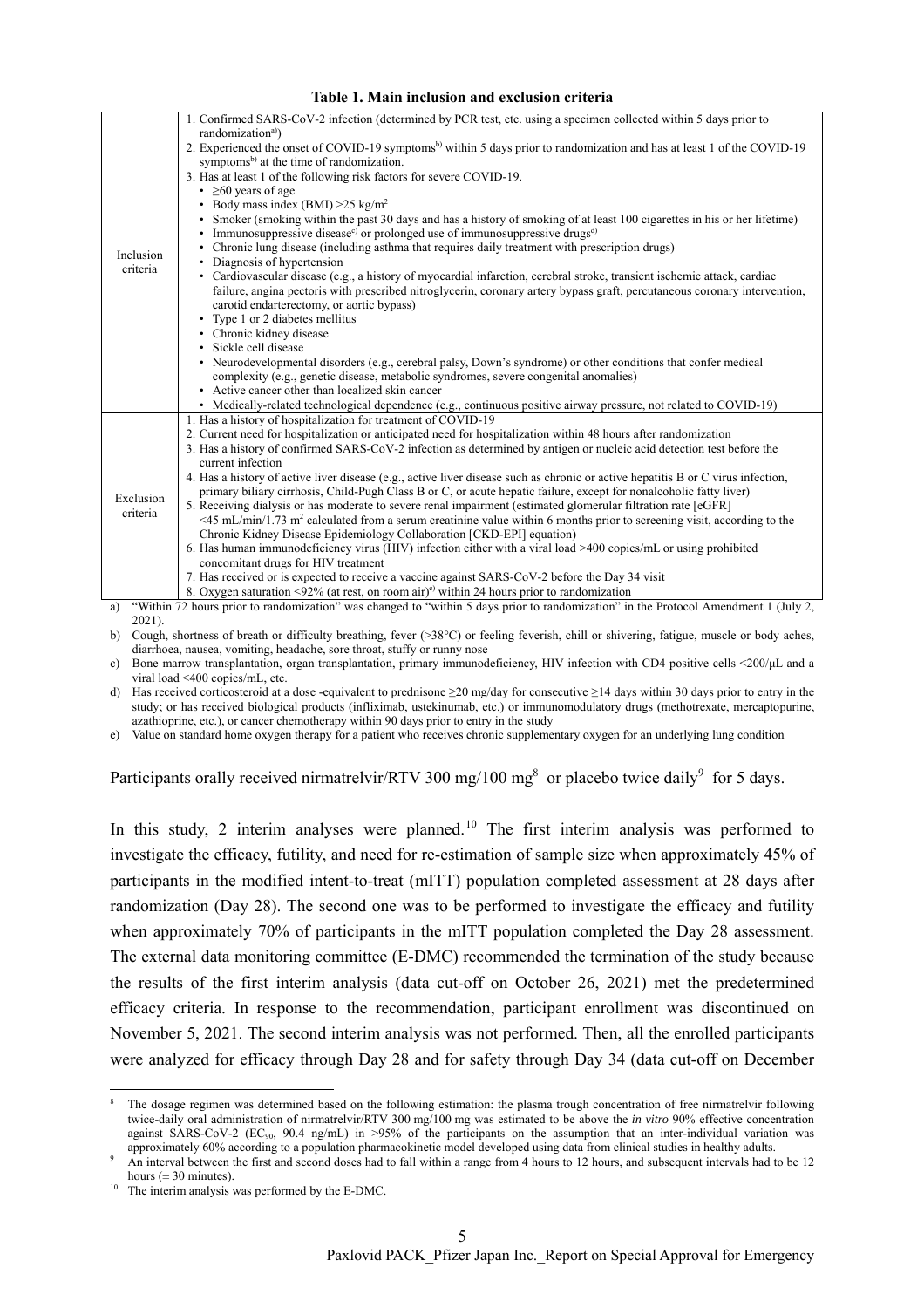11, 2021, preliminary data). This report, unless otherwise specified, presents the results of the first interim analysis (hereinafter referred to as "interim analysis") that would primarily determine the success of the study.

Of 1,361 randomized participants (678 in the nirmatrelvir/RTV group and 683 in the placebo group), 1,349 (672 and 677, respectively) who received at least 1 dose of the study drug were included in the safety analysis set. Of those who were randomized and received at least 1 dose of the study drug, 774 (389 and 385, respectively) with at least 1 post-baseline visit through Day 28 who at baseline neither received nor were expected to receive COVID-19 monoclonal antibody treatment, and who received the study drug within 3 days after the onset of COVID-19 symptoms were included in the mITT population, which was used for efficacy analysis.

A total of 107 participants (50 in the nirmatrelvir/RTV group and 57 in the placebo group) discontinued the study treatment through Day 34. The reasons for discontinuation were deaths in 10 participants (0 and 10, respectively), lost to follow-up in 16 participants (9 and 7, respectively), participant-requested withdrawal in 63 participants (31 and 32, respectively), and other reasons (10 and 8, respectively).

As efficacy data, Table 2 shows the primary endpoint/outcome, the proportion of participants with COVID-19 related hospitalization or death from any cause (hereinafter referred to as "event") through Day 28 (mITT population). The outcome showed a statistically significant difference between the nirmatrelvir/RTV group and placebo group. Figure 1 shows a Kaplan-Meier curve on the cumulative proportion of participants with the event as the primary endpoint. Of the participants with the event, 3 in the nirmatrelvir/RTV group and 27 in the placebo group were hospitalized owing to COVID-19-related conditions and 0 and 7, respectively, died from any cause (participants who were hospitalized and then died were counted twice).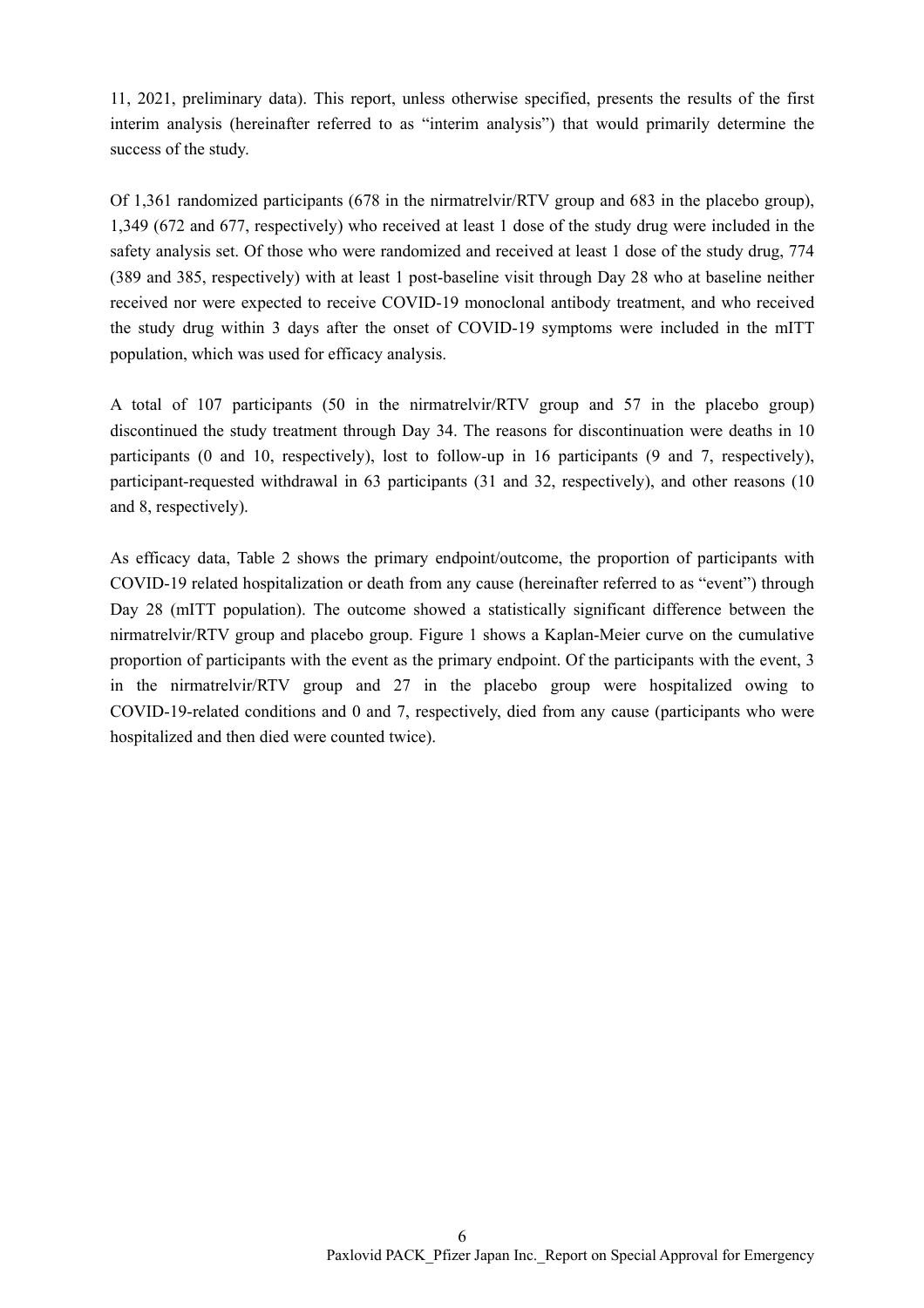## **Table 2. Proportion of participants with COVID-19 related hospitalization or death from any cause through Day 28 (mITT population)**

|                                              | Nirmatrelvir/RTV<br>Placebo     |                                   |  |
|----------------------------------------------|---------------------------------|-----------------------------------|--|
| Proportion of participants with the<br>event | $0.8\%$ (3 of 389 participants) | $7.0\%$ (27 of 385 participants)  |  |
| Difference vs. placebo [95% $CI[a),b)$       |                                 | $-6.317\%$ [-9.041%, $-3.593\%$ ] |  |
| P value <sup>a),b</sup> ),c)                 |                                 | <0.0001                           |  |
|                                              |                                 |                                   |  |

a) Participants who had completed the Day 28 assessment were censored at the Day 34 visit or their last visits, and those who had discontinued the study treatment before the Day 28 assessment or are lost to follow-up were censored at the date of the last record.

b) A difference between the groups was calculated from the proportion of participants with the event estimated using the Kaplan-Meier method, and variances were calculated according to the Greenwood's formula. A confidence interval (CI) was calculated by a normal approximation method.

c) Wald test. The O'Brien-Fleming-type alfa-spending function was used to adjust multiplicity of the hypothesis testing in the interim analysis with a two-sided significance level of 0.2% and overall two-sided significance level of 5%.



**Figure1. Cumulative proportion of participants with the event of primary endpoint (mITT population)** 

Table 3 shows the proportions of participants with the event, the primary endpoint, in 2 analysis sets. One is the population of participants who were randomized and received at least 1 dose of the study drug, with at least 1 post-baseline visit through Day 28, and who at baseline neither received nor were expected to receive COVID-19 monoclonal antibody treatment (mITT1 population). The other is the population of participants who were randomized and received at least 1 dose of the study drug, with at least 1 post-baseline visit through Day 28 (mITT2 population). The results for the 2 analysis sets were not considerably different from the results of analysis in the mITT population.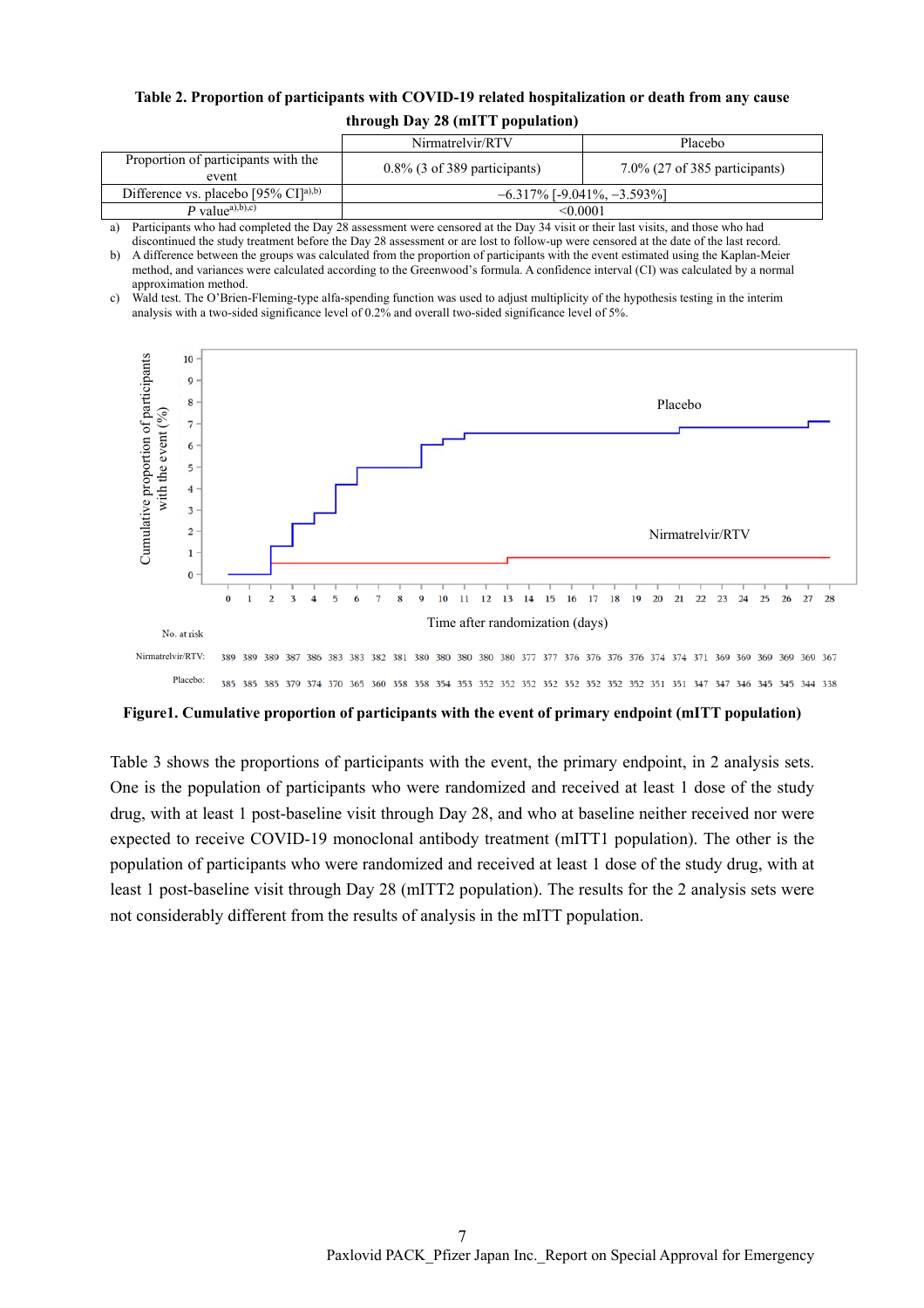## **Table 3. Proportion of participants with COVID-19 related hospitalization or death from any cause**

#### **through Day 28**

|                                 |                                                                | Nirmatrelvir/RTV                       | Placebo                          |
|---------------------------------|----------------------------------------------------------------|----------------------------------------|----------------------------------|
| mITT1                           | Proportion of participants with the<br>event <sup>a)</sup>     | $1.0\%$ (6 of 607 participants)        | $6.7\%$ (41 of 612 participants) |
| population                      | Difference vs. placebo [95% $CI^{b,c}$ ]                       | $-5.765\%$ [ $-7.917\%$ , $-3.613\%$ ] |                                  |
| mITT <sub>2</sub><br>population | Proportion of participants with the<br>event <sup>a)</sup>     | $1.1\%$ (7 of 661 participants)        | $6.4\%$ (43 of 669 participants) |
|                                 | Difference vs. placebo $[95\% \text{ CI}]^{\text{b},\text{c}}$ | $-5.425\%$ [-7.460%, $-3.390\%$ ]      |                                  |

a) Details of participants with the event (subjects who were hospitalized and then died were counted twice)

mITT1 population: Hospitalization occurred in 6 participants in the nirmatrelvir/RTV group and 41 participants in the placebo group; and deaths in 0 and 10 participants, respectively.

mITT2 population: Hospitalization occurred in 7 and 43 participants, respectively; and deaths in 0 and 10 participants, respectively.

b) Participants who had completed the Day 28 assessment were censored at the Day 34 visit or their last visit, and those who had discontinued the study treatment before the Day 28 assessment or are lost to follow-up were censored at the date of the last record.

c) A difference between the groups was calculated from the proportion of participants with the event estimated using the Kaplan-Meier method, and variances were calculated according to the Greenwood's formula. A confidence interval (CI) was calculated by a normal approximation method.

Table 4 shows the proportions of participants with the event, the primary endpoint, in major subgroups.

## **Table 4. Proportion of participants with COVID-19 related hospitalization or death from any cause through Day 28 (mITT population)**

|                                             |                 |                                                                  | Nirmatrelvir/RTV                       | Placebo                           |
|---------------------------------------------|-----------------|------------------------------------------------------------------|----------------------------------------|-----------------------------------|
|                                             |                 | Proportion of participants<br>with the event                     | $0.6\%$ (2 of 345 participants)        | $5.4\%$ (18 of 334 participants)  |
|                                             | $<65$ years     | Difference vs. placebo [95%]<br>CI <sup>[a),b)</sup>             | $-4.880\%$ [-7.465%, -2.295%]          |                                   |
| Age                                         | $\geq$ 65 years | Proportion of participants<br>with the event                     | $2.3\%$ (1 of 44 participants)         | $17.6\%$ (9 of 51 participants)   |
|                                             |                 | Difference vs. placebo [95%]<br>CI[ <sup>a</sup> ), <sup>b</sup> | $-15.374\%$ [-26.726%, -4.023%]        |                                   |
| <b>Sex</b>                                  | Male            | Proportion of participants<br>with the event                     | $1.0\%$ (2 of 198 participants)        | $8.5\%$ (17 of 201 participants)  |
|                                             |                 | Difference vs. placebo [95%<br>CI <sup>[a),b)</sup>              | $-7.505\%$ [-11.625%, -3.385%]         |                                   |
|                                             | Female          | Proportion of participants<br>with the event                     | $0.5\%$ (1 of 191 participants)        | 5.4% (10 of 184 participants)     |
|                                             |                 | Difference vs. placebo [95%<br>CI[a],b)                          | $-4.990\%$ [ $-8.467\%$ , $-1.513\%$ ] |                                   |
|                                             | Negative        | Proportion of participants<br>with the event                     | $1.8\%$ (3 of 168 participants)        | $13.7\%$ (24 of 175 participants) |
| Anti<br>SARS-CoV-2<br>serological<br>status |                 | Difference vs. placebo [95%<br>CI[1a), b)                        | $-12.173\%$ [-17.739%, -6.607%]        |                                   |
|                                             | Positive        | Proportion of participants<br>with the event                     | $0\%$ (0 of 217 participants)          | $1.5\%$ (3 of 204 participants)   |
|                                             |                 | Difference vs. placebo [95%]<br>CI[ <sup>a</sup> ), <sup>b</sup> | $-1.478\%$ [-3.138%, 0.182%]           |                                   |

Participants who had completed the Day 28 assessment were censored at the Day 34 visit or their last visit, and those who had discontinued the study treatment before the Day 28 assessment or are lost to follow-up were censored at the date of the last record.

b) A difference between the groups was calculated from the proportion of participants with the event estimated using the Kaplan-Meier method, and variances were calculated according to the Greenwood's formula. A confidence interval (CI) was calculated by a normal approximation method.

Table 5 shows the preliminary data of an analysis (performed after the interim analysis) on efficacy through Day 28 in all enrolled participants. The results do not tend to be considerably different from results of the interim analysis.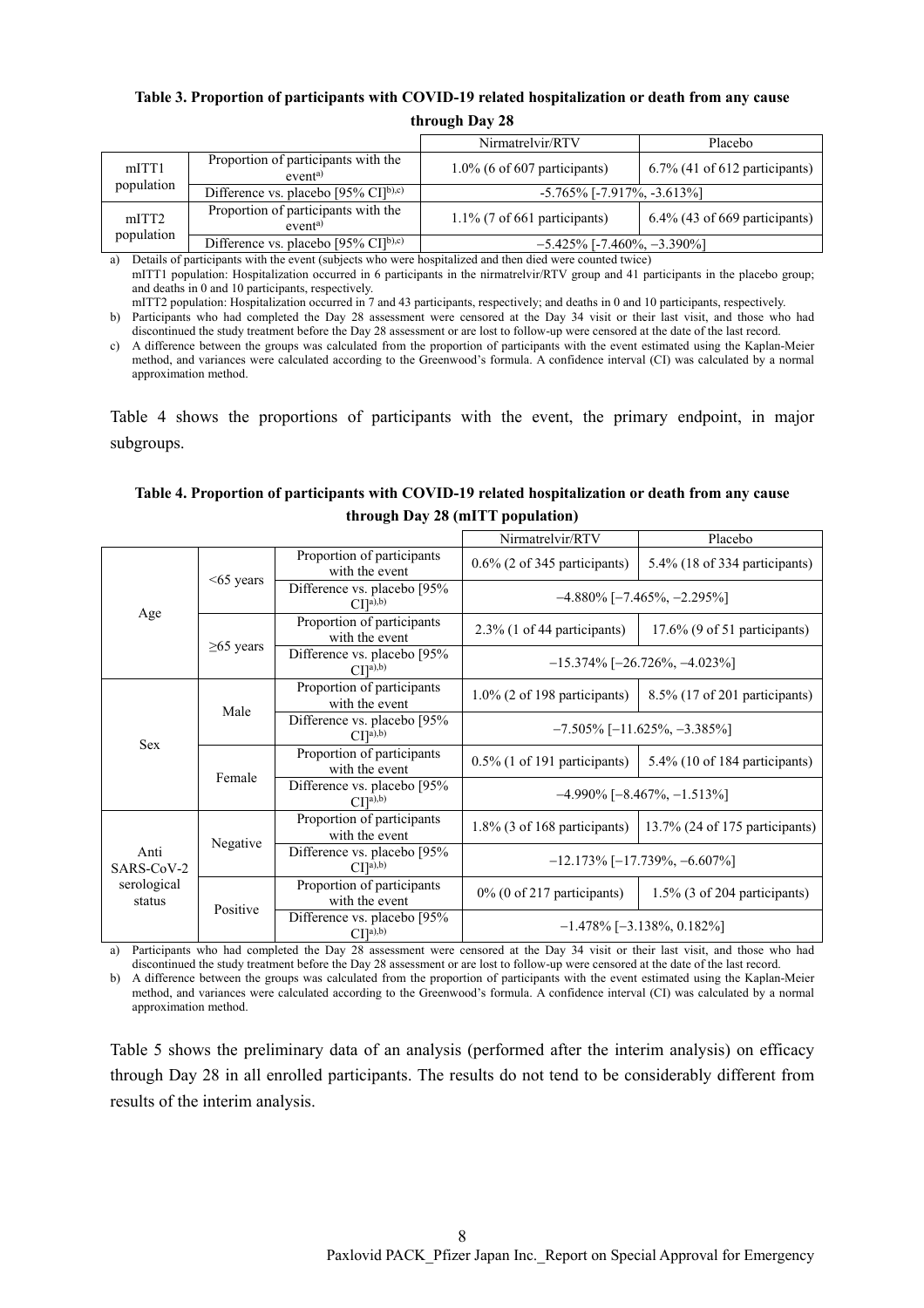## **Table 5. Proportion of participants with COVID-19 related hospitalization or death from any cause**  through Day 28 (after interim analysis,<sup>a)</sup> preliminary data)

|                                 |                                                                | Nirmatrelvir/RTV                                                         | Placebo                            |
|---------------------------------|----------------------------------------------------------------|--------------------------------------------------------------------------|------------------------------------|
| mITT<br>population              | Proportion of participants with the<br>event <sup>b</sup>      | $0.717\%$ (5 of 697 participants)                                        | $6.452\%$ (44 of 682 participants) |
|                                 | Difference vs. placebo $[95\% \text{ CI}]^{\text{c},\text{d}}$ | $-5.807\%$ [ $-7.777\%$ , $-3.837\%$ ]                                   |                                    |
|                                 | P value <sup>c),d),e)</sup>                                    | < 0.0001                                                                 |                                    |
| mITT <sub>1</sub><br>population | Proportion of participants with the<br>event <sup>b</sup>      | $0.770\%$ (8 of 1,039 participants)                                      | 6.310% (66 of 1,046 participants)  |
|                                 | Difference vs. placebo [95% $CI[c)$ ,d)                        | $-5.619\%$ [ $-7.207\%$ , $-4.031\%$ ]                                   |                                    |
| mITT <sub>2</sub><br>population | Proportion of participants with the<br>event <sup>b</sup>      | 6.099% (68 of 1,115 participants)<br>$0.812\%$ (9 of 1,109 participants) |                                    |
|                                 | Difference vs. placebo [95% $CI[c)$ ,d)                        | $-5.363\%$ [ $-6.884\%$ , $-3.842\%$ ]                                   |                                    |

mITT population: Participants who were randomized and received at least 1 dose of the study drug, who at baseline neither received nor were expected to receive COVID-19 monoclonal antibody treatment, and who received the study drug within 3 days after the onset of COVID-19 symptoms

mITT1 population: Participants who were randomized and received at least 1 dose of the study drug, and who at baseline neither received nor were expected to receive COVID-19 monoclonal antibody treatment

a) Results of the analysis on efficacy through Day 28 in all enrolled participants (an analysis performed after the interim analysis)

b) Details of participants with the event (participants who were hospitalized and then died were counted twice) mITT population: Hospitalization occurred in 5 participants in the nirmatrelvir/RTV group and 44 participants in the placebo group, and deaths in 0 and 9 participants, respectively. mITT1 population: Hospitalization occurred in 8 and 65 participants, respectively; and deaths in 0 and 12 participants, respectively.

mITT2 population: Hospitalization occurred in 9 and 67 participants, respectively; and deaths in 0 and 12 participants, respectively.

c) Participants who had completed the Day 28 assessment were censored at the Day 34 visit or their last visit, and those who had

discontinued the study treatment before the Day 28 assessment or are lost to follow-up were censored at the date of the last record. d) A difference between the groups was calculated from the proportion of participants with the event estimated using the Kaplan-Meier method, and variances were calculated according to the Greenwood's formula. A confidence interval (CI) was calculated by a normal approximation method.

e) Wald test

Changes in viral load from baseline to Day 5 (nasopharyngeal swabs)<sup>11</sup> were  $-2.81 \pm 0.14$  log<sub>10</sub> copies/mL (233 participants) in the nirmatrelvir/RTV group and  $-1.85 \pm 0.13 \log_{10}$  copies/mL (266 participants) in the placebo group. A difference between the groups was  $-0.96 \pm 0.12 \log_{10}$  copies/mL.

Of 878 participants who gave specimens available for SARS-CoV-2 base sequencing, 98.53% were found to be infected with the Delta variant.

Analysis was performed for safety.<sup>12</sup> Adverse events and adverse drug reactions<sup>13</sup> occurred in 19.8% (133 of 672) of participants and 7.3% (49 of 672) of participants, respectively, in the nirmatrelvir/RTV group and in 22.3% (151 of 677) of participants and 4.3% (29 of 677) of participants, respectively, in the placebo group. Table 6 shows adverse events and adverse drug reactions reported by  $\geq$ 1% of participants in either group.

mITT2 population: Participants who were randomized and received at least 1 dose of the study drug

l <sup>11</sup> Data cut-off on September 30, 2021. Data are presented as least squares mean  $\pm$  standard error (SE). Values below the lower detection limit (100 copies/mL) were handled as 50 copies/mL (1.69 log<sub>10</sub> copies/mL). Analyses of covariance (ANCOVA) model using treatment group, baseline viral load, whether or not participants at baseline received or were expected to receive COVID-19 monoclonal antibody treatment, geographic region, baseline serological status, and time from symptom onset as covariates. The mITT2 population excluded participants with no data on baseline viral load or with no virus detected or those without the specimen collected using a specified swab.<br><sup>12</sup> Adverse events and adverse drug reactions that occurred before the Day 34 visi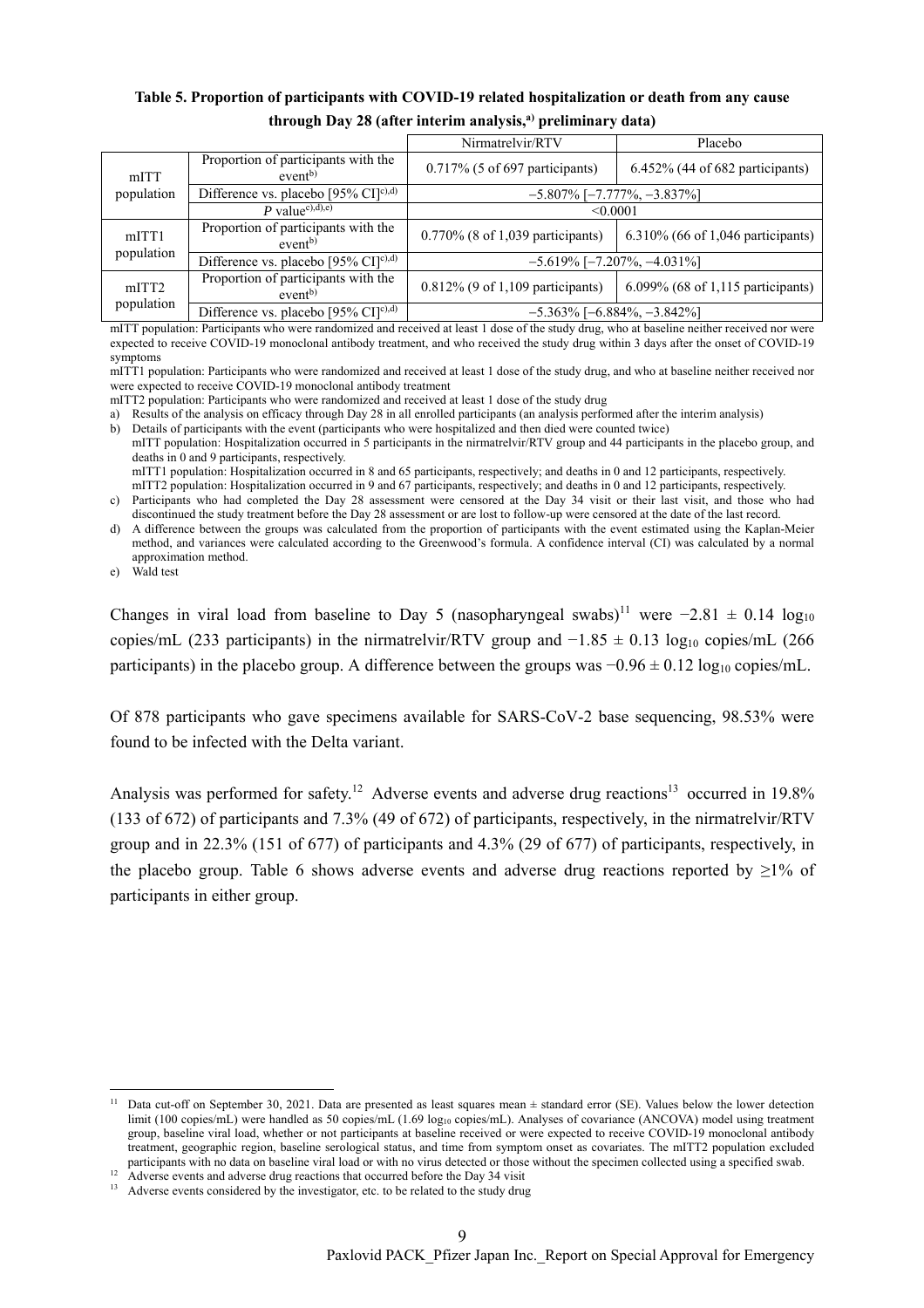|                                    | Adverse events   |             | Adverse drug reactions |                |  |
|------------------------------------|------------------|-------------|------------------------|----------------|--|
| Event term                         | Nirmatrelvir/RTV | Placebo     | Nirmatrelvir/RTV       | Placebo        |  |
|                                    | $(N = 672)$      | $(N = 677)$ | $(N = 672)$            | $(N = 677)$    |  |
| Any event                          | 133 (19.8)       | 151(22.3)   | 49(7.3)                | 29(4.3)        |  |
| Dysgeusia                          | 32(4.8)          | 1(0.1)      | 25(3.7)                | 1(0.1)         |  |
| Diarrhoea                          | 26(3.9)          | 13(1.9)     | 13(1.9)                | 2(0.3)         |  |
| Nausea                             | 13(1.9)          | 14(2.1)     | 6(0.9)                 | 7(1.0)         |  |
| Headache                           | 10(1.5)          | 11(1.6)     | 1(0.1)                 | 1(0.1)         |  |
| Vomiting                           | 9(1.3)           | 2(0.3)      | 5(0.7)                 | 1(0.1)         |  |
| Pyrexia                            | 8(1.2)           | 7(1.0)      | $\Omega$               | 1(0.1)         |  |
| COVID-19 pneumonia                 | 5(0.7)           | 23(3.4)     | $\theta$               | $\theta$       |  |
| Alanine aminotransferase increased | 4(0.6)           | 10(1.5)     | $\Omega$               | 1(0.1)         |  |
| COVID-19                           | 3(0.4)           | 12(1.8)     | $\theta$               | 0              |  |
| Fibrin D dimer increased           | 3(0.4)           | 11(1.6)     | $\Omega$               | 1(0.1)         |  |
| Pneumonia                          | 2(0.3)           | 7(1.0)      | $\Omega$               | $\overline{0}$ |  |

**Table 6. Adverse events and/or adverse drug reactions reported by ≥1% of participants in either group (safety analysis set)** 

n (%), MedDRA ver.24.0

Adverse events leading to death did not occur in the nirmatrelvir/RTV group but occurred in 10 participants in the placebo group (COVID-19 pneumonia in 5 participants; COVID-19 in 2; and hypoxia, acute respiratory distress syndrome, and acute respiratory failure in 1 each). For all of them, the causal relationship to the study drug was ruled out.

Serious adverse events occurred in 13 participants in the nirmatrelvir/RTV group (COVID-19 pneumonia in 4 participants; COVID-19 in 2; and palpitations, chest discomfort, abscess, pneumonia, sepsis, creatinine renal clearance decreased, haemoglobin decreased, oxygen saturation decreased, facial paralysis, and dyspnoea in 1 participant each [some participants experienced multiple events]) and 46 participants in the placebo group (COVID-19 pneumonia in 21 participants; COVID-19 and pneumonia in 7 each; acute respiratory failure in 4; hypoxia in 3; creatinine renal clearance decreased, dyspnoea, and pneumonitis in 2 each; and rectal haemorrhage, atypical pneumonia, craniocerebral injury, eye injury, hand fracture, road traffic accident, wrist fracture, alanine aminotransferase increased, colon adenoma, acute respiratory distress syndrome, interstitial lung disease, and respiratory failure in 1 each [some participants experienced multiple events]). For the events in 1 participant in the nirmatrelvir/RTV group (palpitations, chest discomfort, and dyspnoea in 1 participant each [this participant experienced multiple events]), the causal relationship to the study drug could not be ruled out. The outcomes of the events were "resolved."

Adverse events leading to treatment discontinuation occurred in 16 participants in the nirmatrelvir/RTV group (nausea in 5 participants; vomiting in 4; creatinine renal clearance decreased in 2; and palpitations, abdominal pain lower, colitis, diarrhoea, chest discomfort, COVID-19, COVID-19 pneumonia, differential white blood cell count abnormal, haemoglobin decreased, oxygen saturation decreased, white blood cell count decreased, myalgia, dizziness, dysgeusia, vaginal haemorrhage, dyspnoea, and rash maculo-papular in 1 each [some participants experienced multiple events]) and 29 participants in the placebo group (COVID-19 pneumonia in 10 participants; COVID-19 in 4; nausea, glomerular filtration rate decreased, acute respiratory failure, and hypoxia in 2 each; and diarrhoea, pneumonia, blood glucose increased, creatinine renal clearance decreased, glomerular filtration rate abnormal, restless legs syndrome, insomnia, cough, interstitial lung disease, respiratory failure, and rash in 1 each [some participants experienced multiple events]). For the events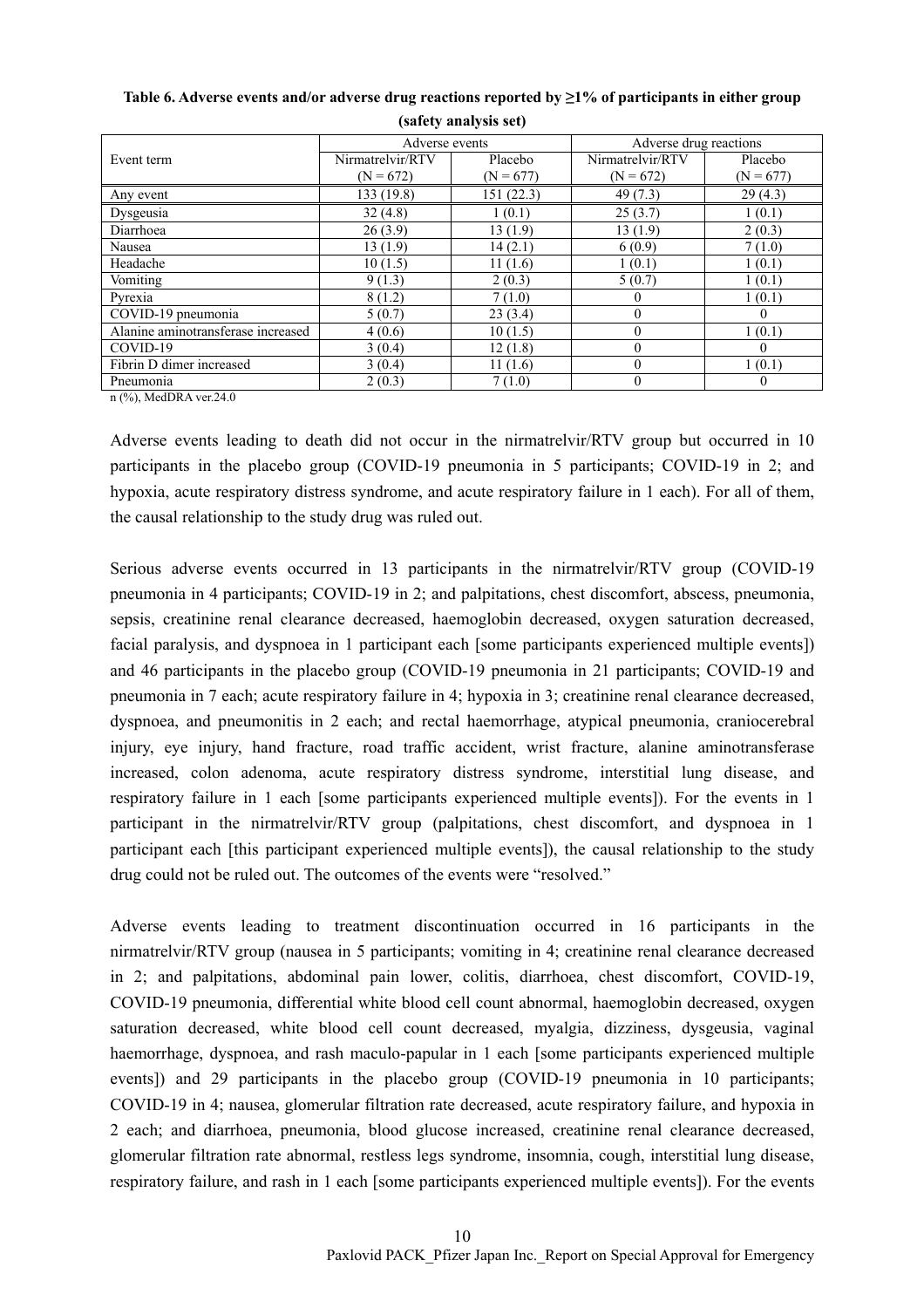in 7 participants in the nirmatrelvir/RTV group (nausea in 4 participants; vomiting in 3; and palpitations, colitis, diarrhoea, chest discomfort, myalgia, dizziness, dysgeusia, dyspnoea, and rash maculo-papular in 1 each [some participants experienced multiple events]) and 3 participants in the placebo group (nausea, blood glucose increased, and rash in 1 participant each), the causal relationship to the study drug could not be ruled out. The outcomes of the events were "resolving or resolved."

In addition, according to the preliminary data of the analysis (performed after the interim analysis) on safety through Day 34 in all enrolled participants, adverse events<sup>14</sup> occurred in 22.6% (251 of 1,109) of participants in the nirmatrelvir/RTV group and 23.9% (266 of 1,115) of participants in the placebo group. Table 7 shows adverse events reported by  $\geq$ 1% of participants in either group. Adverse events leading to death occurred in 0 participants in the nirmatrelvir/RTV group and in 13 participants in the placebo group. Serious adverse events occurred in 1.6% (18 of 1,109) of participants in the nirmatrelvir/RTV group and 6.6% (74 of 1,115) of participants in the placebo group. Adverse events leading to treatment discontinuation occurred in 2.1% (23 of 1,109) of participants in the nirmatrelvir/RTV group and in 4.2% (47 of 1.115) of participants in the placebo group.<sup>15</sup>

| Event term                                      | Nirmatrelvir/RTV<br>$(N = 1,109)$ | Placebo<br>$(N = 1, 115)$ |
|-------------------------------------------------|-----------------------------------|---------------------------|
| Any event                                       | 251 (22.6)                        | 266 (23.9)                |
| Dysgeusia                                       | 62(5.6)                           | 3(0.3)                    |
| Diarrhoea                                       | 34(3.1)                           | 18(1.6)                   |
| Fibrin D dimer increased                        | 21(1.9)                           | 31(2.8)                   |
| Alanine aminotransferase increased              | 17(1.5)                           | 27(2.4)                   |
| Nausea                                          | 16(1.4)                           | 19(1.7)                   |
| Headache                                        | 15(1.4)                           | 14(1.3)                   |
| Creatinine renal clearance decreased            | 16(1.4)                           | 18(1.6)                   |
| Vomiting                                        | 12(1.1)                           | 9(0.8)                    |
| Aspartate aminotransferase increased            | 10(0.9)                           | 14(1.3)                   |
| C-reactive protein increased                    | 9(0.8)                            | 13(1.2)                   |
| Activated partial thromboplastin time prolonged | 9(0.8)                            | 12(1.1)                   |
| COVID-19 pneumonia                              | 7(0.6)                            | 41 $(3.7)$                |
| COVID-19                                        | 3(0.3)                            | 14(1.3)                   |
| Pneumonia                                       | 2(0.2)                            | 15(1.3)                   |

| Table 7. Adverse events reported by $\geq$ 1% of participants in either group     |
|-----------------------------------------------------------------------------------|
| (safety analysis set, after the interim analysis, <sup>a)</sup> preliminary data) |

n (%), MedDRA ver.24.1

l

a) Results of the analysis (performed after the interim analysis) on safety through Day 34 in all enrolled participants

Six Japanese participants (4 in the nirmatrelvir/RTV group and 2 in the placebo group)<sup>16</sup> were included in the analysis performed after the interim analysis.<sup>17</sup> Of the participants, 1 in the nirmatrelvir/RTV group was also included in the interim analysis. According to the efficacy analysis, none of the 4 Japanese participants in the nirmatrelvir/RTV group experienced COVID-19 related hospitalization or death from any cause through Day 28, and 1 of the 2 Japanese participants in the placebo group experienced COVID-19 related hospitalization. According to the safety analysis, adverse events occurred in 2 Japanese participants in the nirmatrelvir/RTV group (haemoptysis in 1 participant and dysgeusia in 2 [some participants experienced multiple events]) and 1 Japanese participant in the placebo group (hepatic enzyme abnormal and pulmonary embolism in 1 each [this

<sup>&</sup>lt;sup>14</sup> No information on assessment of the causal relationship to the study drug has been submitted. <sup>15</sup> No information on specific event terms has been submitted.

<sup>&</sup>lt;sup>16</sup> Participants registered at the study site in Japan

<sup>&</sup>lt;sup>17</sup> Analyses on efficacy through Day 28 and on safety through Day 34 in all enrolled participants were performed after the interim analysis.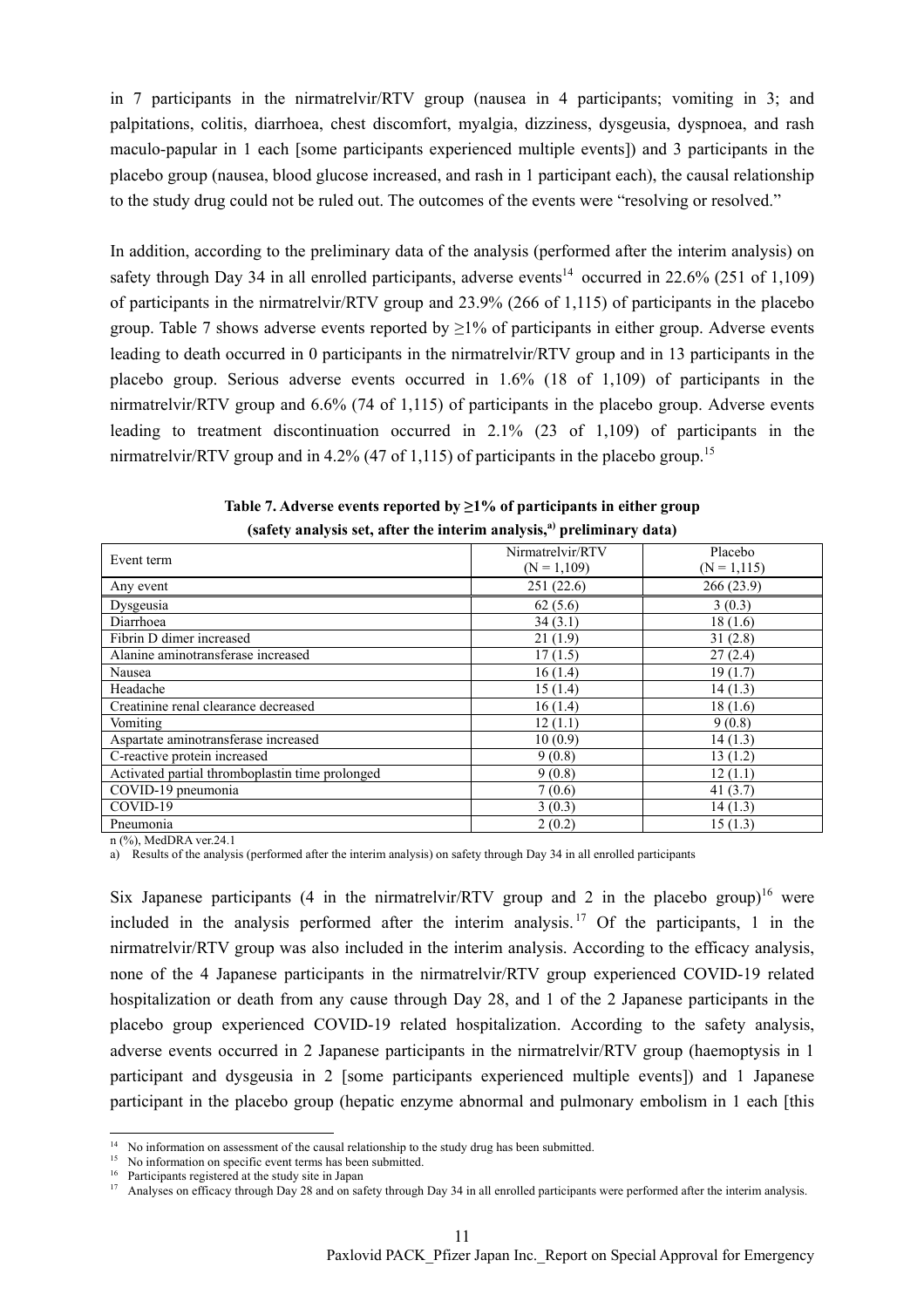participant experienced multiple events]). For dysgeusia in the nirmatrelvir/RTV group, the causal relationship to the study drug could not be ruled out. The outcome of the event was "resolved." Serious adverse events did not occur in the nirmatrelvir/RTV group but occurred in 1 Japanese participant in the placebo group (pulmonary embolism). For this event, the causal relationship to the study drug was ruled out. The outcome of the event was "resolved." No adverse events leading to death or treatment discontinuation occurred in either group.

#### **3. Summary of the submitted data**

#### **3.1 Efficacy**

Nirmatrelvir was shown to have *in vitro* antiviral activity against a SARS-CoV-2 clinical isolate (USA-WA1/2020 strain) (EC<sub>50</sub> in differentiated normal human bronchial epithelial [dNHBE] cells, 61.8 nmol/L;  $EC_{50}$  in Vero E6 cells expressing transmembrane serine protease 2 [Vero E6-TMPRSS2] cells], 38 or 71.2 nmol/L). In addition, the  $EC_{50}$  values against SARS-CoV-2 variants, B.1.1.7 (Alpha), B.1.351 (Beta), P.1 (Gamma), B.1.617.2 (Delta), C.37 (Lambda), and B.1.1.529 (Omicron), were 170, 217, 204, 82.2, 93, and 23 nmol/L (Vero E6-TMPRSS2 cells), respectively, which were not considerably different from that against the SARS-CoV-2 clinical isolate (USA-WA1/2020). *In vivo* data showed that nirmatrelvir reduced viral titers in the lungs of mice infected with mouse-adapted SARS-CoV-2-MA10. Based on the above, non-clinical data could support the antiviral activity of nirmatrelvir against SARS-CoV-2.

In addition, the interim analysis in the global phase II/III study in patients with COVID-19 (Study C4671005) shows a statistically significant difference between the nirmatrelvir/RTV group and placebo group in terms of the proportion of participants with COVID-19 related hospitalization or death from any cause through Day 28 as the primary endpoint. Thus, nirmatrelvir/RTV combination is expected to have efficacy in treatment of COVID-19 [see Section 2.1].

In view of the above findings, Paxlovid (nirmatrelvir/RTV) is expected to have efficacy in treatment of COVID-19, but experience with the use of Paxlovid in Japanese patients is extremely limited. The applicant, therefore, should collect information continuously in the post-marketing setting and communicate new findings to healthcare professionals immediately when they become available. In addition, information about the antiviral activity of Paxlovid against SARS-CoV-2 variants and the possible development of variants resistant to either drug can be critical for the efficacy of Paxlovid. The applicant, therefore, should collect information continuously in the post-marketing setting and communicate new findings to healthcare professionals immediately when they become available.

#### **3.2 Safety**

Table 8 shows the summary of safety profile in the global phase II/III study (Study C4671005). According to the interim analysis, the incidences of adverse events, serious adverse events, adverse events leading to death, and adverse events leading to treatment discontinuation did not tend to be higher in the nirmatrelvir/RTV group than in the placebo group, but the incidence of adverse drug reactions tended to be higher in the former group. Major adverse events and adverse drug reactions<sup>18</sup>

l <sup>18</sup> Adverse events and adverse drug reactions that were reported by  $\geq$ 1% of participants in the nirmatrelvir/RTV group and that were reported by  $\geq$ 2 more participants in the nirmatrelvir/RTV group than those in the placebo group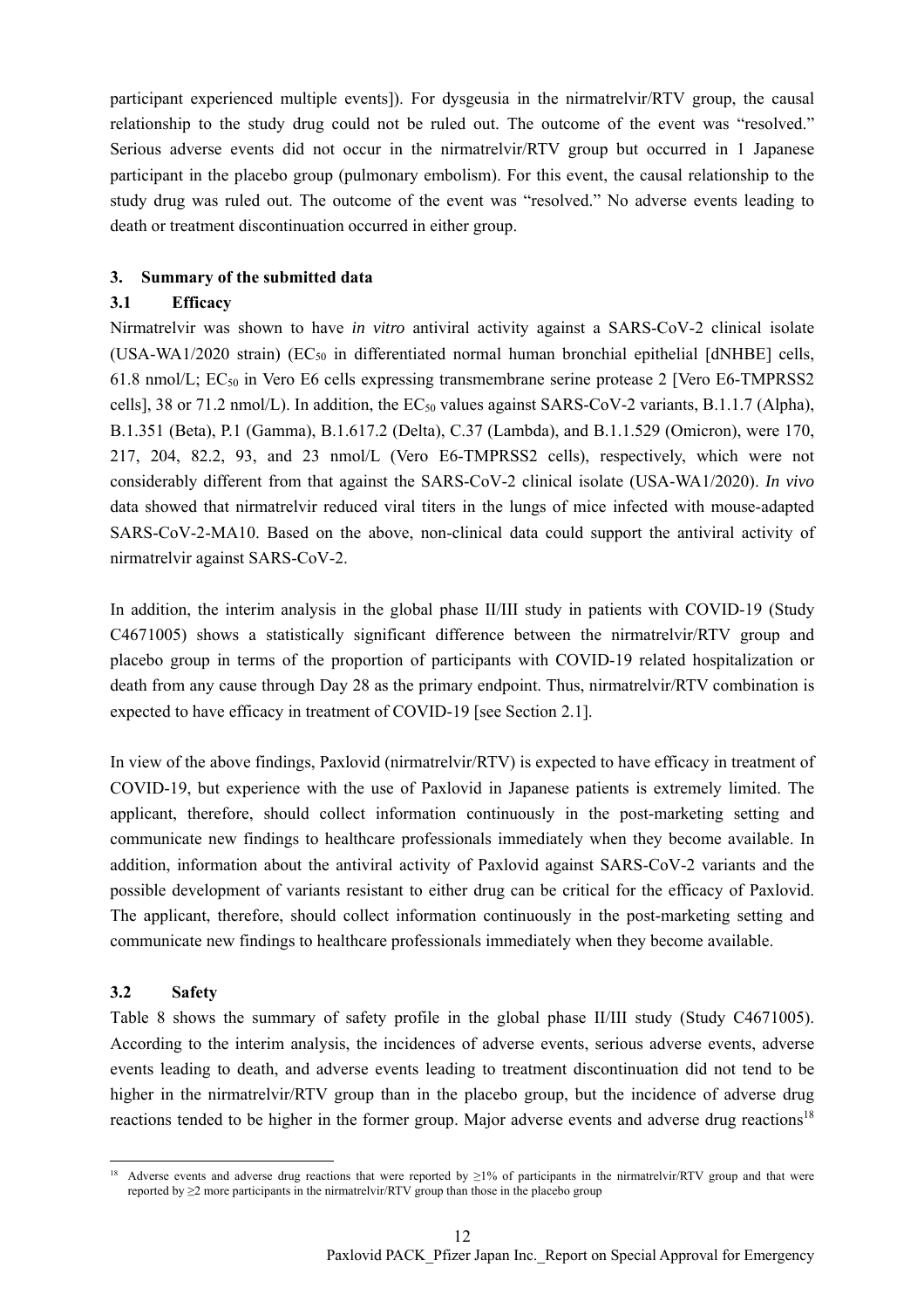that tended to occur more frequently in the nirmatrelvir/RTV group than in the placebo group were dysgeusia, diarrhoea, and vomiting [see Section 2.1]. Of these, dysgeusia and diarrhoea were both non-serious and their outcomes were "resolved." Vomiting was non-serious and its outcome was "resolving" or "resolved." No adverse events leading to death occurred in the nirmatrelvir/RTV group. For the serious adverse events in 1 participant (palpitations, chest discomfort, and dyspnoea) and adverse events leading to treatment discontinuation in 7 participants (nausea in 4 participants; vomiting in 3; and palpitations, colitis, diarrhoea, chest discomfort, myalgia, dizziness, dysgeusia, dyspnoea, and rash maculo-papular in 1 each [some participants experienced multiple events]), the causal relationship to the study drug could not be ruled out. The outcomes of the events were "resolving" or "resolved." In addition, the safety profile of nirmatrelvir/RTV presented by an analysis performed after the interim analysis did not tend to be considerably different from that demonstrated by the interim analysis.

|                                                        | Interim analysis                |                        | Analysis performed after interim analysis<br>(preliminary data) <sup>a)</sup> |                           |
|--------------------------------------------------------|---------------------------------|------------------------|-------------------------------------------------------------------------------|---------------------------|
|                                                        | Nirmatrelvir/RTV<br>$(N = 672)$ | Placebo<br>$(N = 677)$ | Nirmatrelvir/RTV<br>$(N = 1,109)$                                             | Placebo<br>$(N = 1, 115)$ |
| Adverse events                                         | 133 (19.8)                      | 151 (22.3)             | 251(22.6)                                                                     | 266(23.9)                 |
| Adverse drug reactions                                 | 49 (7.3)                        | 29(4.3)                |                                                                               |                           |
| Serious adverse events                                 | 13(1.9)                         | 46(6.8)                | $18(1.6)^{b}$                                                                 | 74 $(6.6)^{b}$            |
| Adverse events leading to death                        |                                 | 10(1.5)                |                                                                               | $13(1.2)^{b}$             |
| Adverse events leading to<br>treatment discontinuation | 16(2.4)                         | 29(4.3)                | $23(2.1)^{b}$                                                                 | 47 $(4.2)^{b}$            |

**Table 8. Summary of safety profile in global phase II/III study (Study C4671005)** 

n (%) -, Not submitted

l

a) Preliminary results of the analysis (performed after the interim analysis) on safety through Day 34 in all enrolled participants

b) No information about specific event terms has been submitted.

Besides safety data from the global phase II/III study (Study C4671005) [see Section 2.1], some safety data in Japanese subjects were available. Japanese subjects living outside Japan were enrolled in a foreign phase I study (Study C4671001) that was conducted in healthy adults.<sup>19</sup> In this study, adverse events occurred in 4 of 4 Japanese participants in the nirmatrelvir/RTV group (abdominal discomfort, abdominal pain upper, diarrhoea, fatigue, fall, blood thyroid stimulating hormone increased, dysgeusia, and insomnia in 1 participant each [some participants experienced multiple events]) and 2 of 2 Japanese participants in the placebo + RTV group (fatigue, medical device site irritation, blood thyroid stimulating hormone increased, and pain in extremity in 1 participant each [some participants experienced multiple events]). For the events in 2 participants in the nirmatrelvir/RTV group (blood thyroid stimulating hormone increased, and dysgeusia in 1 participant each) and 1 participant in the placebo + RTV group (blood thyroid stimulating hormone increased), the causal relationship to the study drug could not be ruled out. The outcomes of the events were all "resolved." None of adverse events leading to death, serious adverse events, and adverse events leading to treatment discontinuation were reported.

<sup>&</sup>lt;sup>19</sup> Either the combination of nirmatrelvir 250 mg (suspension) and RTV 100 mg or the combination of placebo and RTV 100 mg was orally administered in the fasted state twice daily for 10 days. The formulation of nirmatrelvir used in the foreign phase I study (Study C4671001) was different from one to be marketed, but nirmatrelvir 250 mg (suspension) and nirmatrelvir 300 mg (to-be-marketed formulation), when administered in combination with RTV 100 mg to non-Japanese participants, resulted in almost similar plasma nirmatrelvir exposure. The information about the safety of nirmatrelvir in this study is therefore considered to be useful in evaluating the safety of nirmatrelvir at the clinical dose in Japanese. For reference, the pharmacokinetic profile of nirmatrelvir is unlikely to differ between ethnic groups because (i) there were no clear ethnic differences in the pharmacokinetic profile of nirmatrelvir between Japanese and non-Japanese populations in the foreign phase I study (Study C4671001) or global phase II/III study (Study C4671005); and (ii) nirmatrelvir co-administered with RTV is mainly excreted into urine.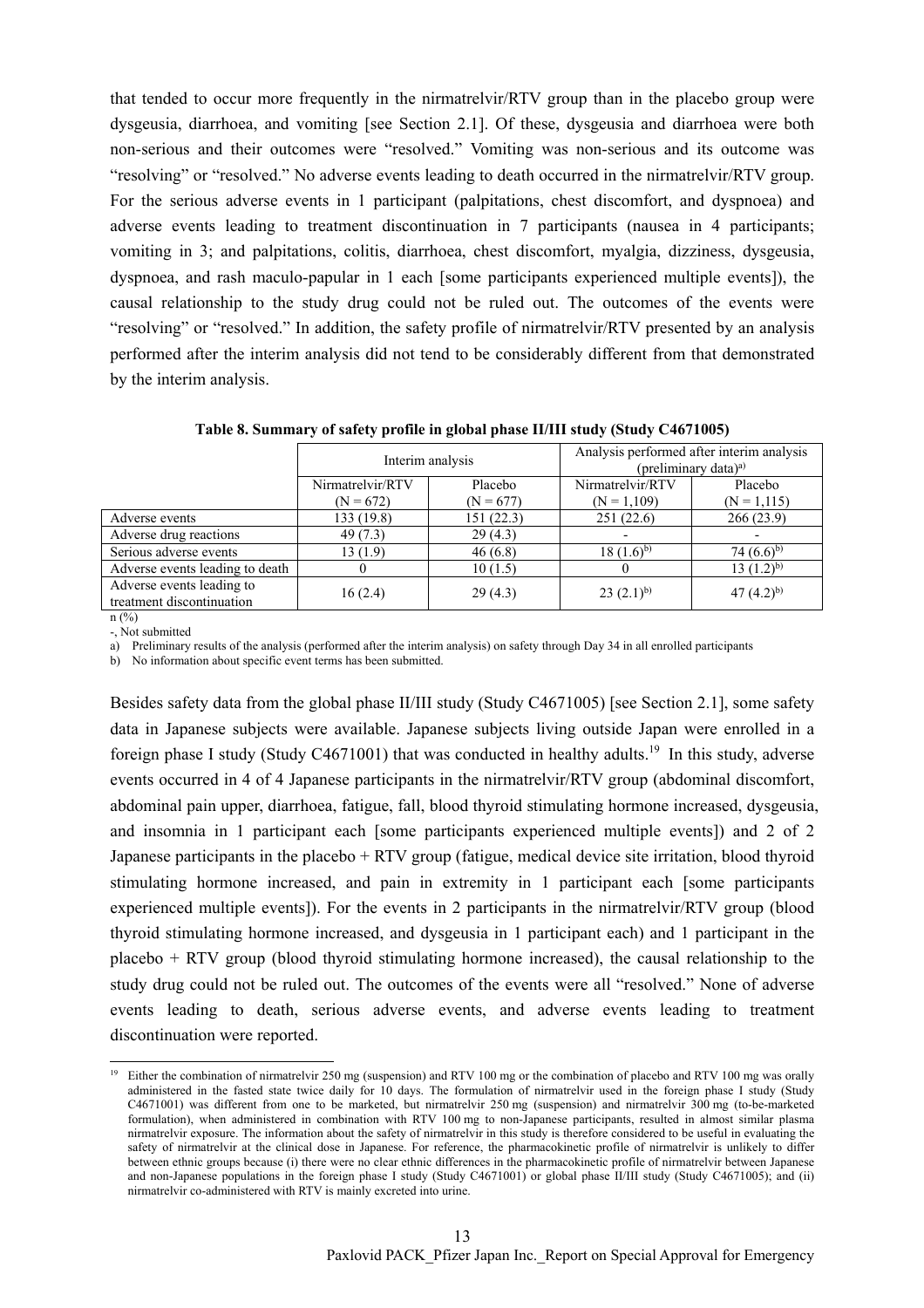In light of the above findings, it is considered possible to control the safety risk of Paxlovid (nirmatrelvir/RTV) by including precautions for the following points in the package insert with reference to the FACT SHEET for Paxlovid authorized under the EUA in the US, though reaching a definite conclusion on the safety of Paxlovid is difficult due to very limited experience with the use of Paxlovid in Japanese individuals. In addition, the applicant should collect information about the safety of Paxlovid continuously in the post-marketing setting and communicate new findings to healthcare professionals immediately when they become available.

- In view of the incidences of adverse events and adverse drug reactions in the global phase II/III study (Study C4671005), precautions for dysgeusia, diarrhoea, vomiting, etc. should be included in the package insert.
- RTV-containing products approved in Japan (Kaletra Combination Tablets and Norvir Tablets 100 mg) are different from Paxlovid in terms of the target patient population (patients with HIV infection), dosage, the availability of a fixed-dose combination formulation,<sup>20</sup> and treatment period (long-term). Of events commonly listed as clinically significant adverse reactions among package inserts for the RTV-containing products, toxic epidermal necrolysis, oculomucocutaneous syndrome, and hepatic dysfunction should be referred to as those requiring precautions in the package insert, because (i) the risk of toxic epidermal necrolysis and oculomucocutaneous syndrome cannot be ruled out regardless of target patient population, dosage, and treatment period; and (ii) the FACT SHEET for Paxlovid authorized under the EUA in the US states that hepatic dysfunction is listed in association with  $RTV<sup>21</sup>$  In addition, the other clinically significant adverse reactions commonly listed among package inserts of the RTV-containing products (hyperglycaemia, diabetes mellitus, and tendency of bleeding) are events potentially related to the characteristics of patients with HIV infection, long-term treatment, etc. and thus are unlikely to occur in patients with COVID-19. The applicant, however, should take appropriate actions to address these events, for example, by specifying these events as important potential risks for Paxlovid to monitor these events continuously in the post-marketing setting and by revising the package insert when new information becomes available.
- Since RTV, a component of Paxlovid, inhibits CYP3A, Paxlovid possibly interacts with many drugs. The package insert of Paxlovid, therefore, should include precautions for drugs which are contraindicated for concomitant use or require attention, with reference to labeling of the approved RTV-containing products. In addition, RTV is approved for treatment of HIV infection in Japan and used in limited cases. The approval of Paxlovid for treatment of COVID-19 will result in an increased number of medical institutions where RTV is used. The applicant should thoroughly inform healthcare professionals of the risk of drug interactions during the use of Paxlovid and the importance of confirming concomitant medications. At the same time, the applicant should appropriately provide information to healthcare professionals in order to facilitate understanding of the drug interactions. Furthermore, clinical drug interaction studies with nirmatrelvir/RTV

l

The maintenance daily adult dose of Kaletra (fixed-dose combination tablets) is 800 mg of lopinavir and 200 mg of RTV, and that of Norvir (100-mg tablets) is 1200 mg of RTV.

Although no definitive signal was detected in the global phase II/III study (Study C4671005), this event has been mentioned in the FACT SHEET of Paxlovid and RTV in light of the US label of VIEKIRA PAK (ombitasvir, paritaprevir, and ritonavir tablets; dasabuvir tablets [not approved in Japan]), whose regimen leads to administration of RTV at 100 mg/day for 12 to 24 weeks. (CDER Scientific Review Documents Supporting Emergency Use Authorizations for Drug and Biological Therapeutic Products: https://www.fda.gov/media/155194/download [last accessed on February 2, 2022])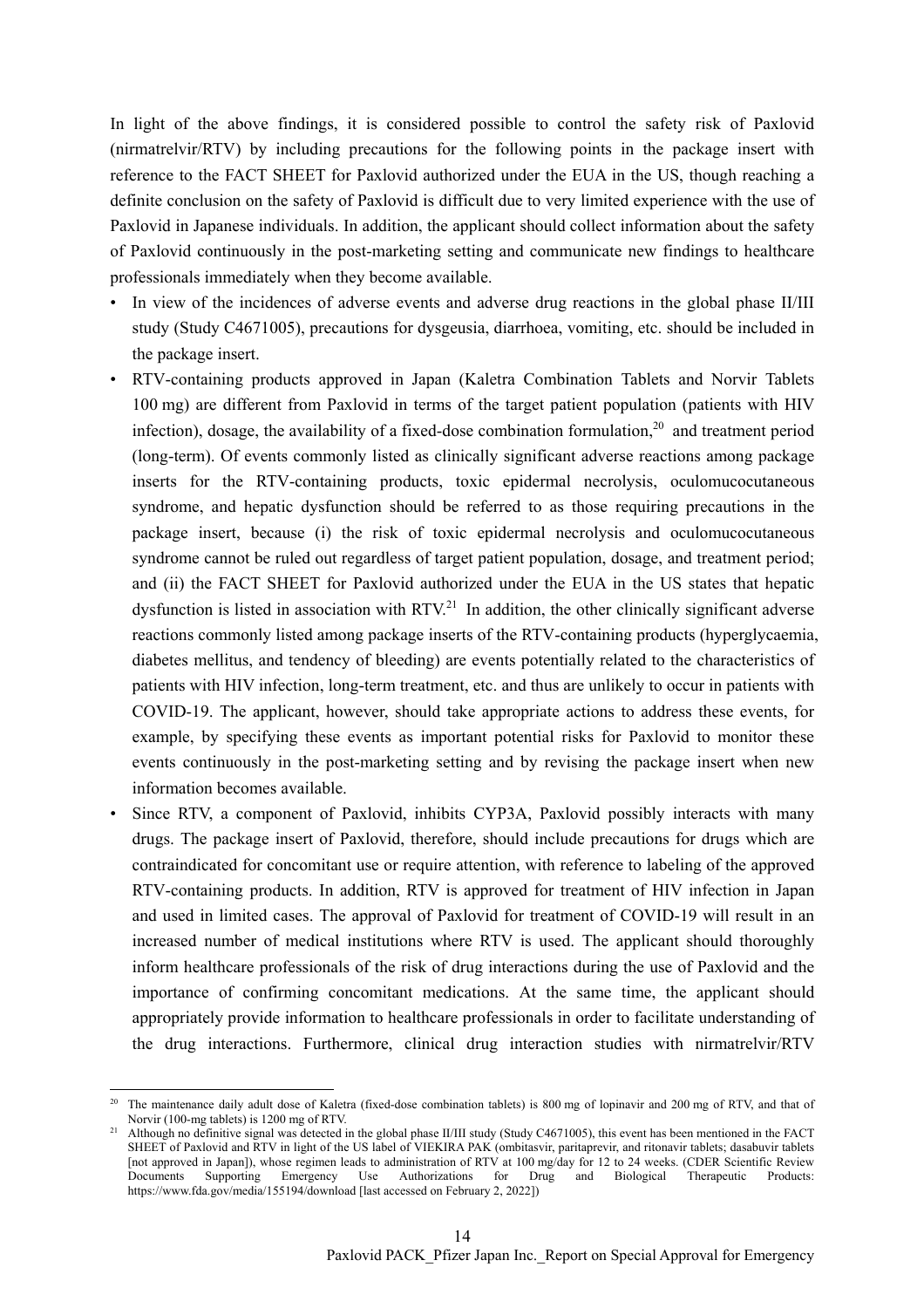co-administered with midazolam (substrate of CYP3A) or other drugs are currently ongoing. The applicant should appropriately communicate new findings to healthcare professionals when they become available.

#### **3.3 Indication and clinical positioning**

In view of results of the global phase II/III study (Study C4671005), Paxlovid should be indicated for the treatment of disease caused by SARS-CoV-2 infection (COVID-19).

Because the global phase II/III study (Study C4671005) included patients with generally mild to moderate  $I^{22}$  COVID-19, Paxlovid can serve as a treatment option for such patient population. This study included patients with risk factors for severe COVID-19. Although Paxlovid should be mainly administered to the same patient population, PMDA still considers it useful to make Paxlovid available for patients in whom the use of Paxlovid is considered necessary irrespective of the risk factors, for example, those who present with considerable symptoms, such as high fever and respiratory symptoms, potentially causing severe illness, because (a) there are limited treatment options for patients with mild to moderate disease who have no risk factors for severe COVID-19 in Japan; (b) the above study demonstrated the anti-viral activity of Paxlovid (nirmatrelvir/RTV) in patients with risk factors for severe COVID-19, and similar results can be predicted for patients without the risk factors; and (c) Paxlovid is available as an oral formulation suitable for use in patients with mild to moderate disease. In addition, a randomized, double-blind, placebo-controlled study (global phase II/III study, Study C4671002, NCT05011513) is currently ongoing to investigate the efficacy and safety of nirmatrelvir/RTV 300 mg/100 mg orally administered twice daily for 5 days to patients with COVID-19 at non-high risk for severe COVID-19. The applicant should provide information about the appropriate target patient population of Paxlovid to healthcare professionals immediately when new findings about that become available from this study.

#### **3.4 Dosage and administration**

l

In view of results of the global phase II/III study (Study C4671005), the dosage and administration should be "The usual adult dosage is 300 mg of nirmatrelvir with 100 mg of ritonavir orally taken together twice daily for 5 days."

In a foreign phase I study (Study C4671011)<sup>23</sup> in participants with renal impairment, AUC<sub>inf</sub> values of nirmatrelvir (adjusted geometric means) in those with mild (eGFR  $\geq 60$  mL/min and  $\leq 90$  mL/min), moderate (eGFR ≥30 mL/min and <60 mL/min), and severe (eGFR <30 mL/min) renal impairment were approximately 24%, 87%, and 204%, respectively, higher than that in participants with normal renal function (eGFR ≥90 mL/min). The dosage and administration for patients with moderate renal impairment, therefore, should be "150 mg of nirmatrelvir with 100 mg of ritonavir orally taken together twice daily" so that their nirmatrelvir exposure will be comparable to that in patients with

 $22$  Guidelines for Diagnosis and Treatment of COVID 19, ver. 6.2, Ministry of Health, Labour and Welfare

<sup>&</sup>lt;sup>23</sup> In this study, a single dose of nirmatrelvir 100 mg was administered in combination with RTV 100 mg (administered at  $-12$ , 0, 12, and 24 hours relative to the administration of nirmatrelvir) to participants with mild (eGFR ≥60 mL/min and <90 mL/min), moderate (eGFR ≥30 mL/min and <60 mL/min), and severe (eGFR <30 mL/min) renal impairment as well as those with normal renal function (eGFR ≥90 mL/min) to investigate the pharmacokinetics and safety.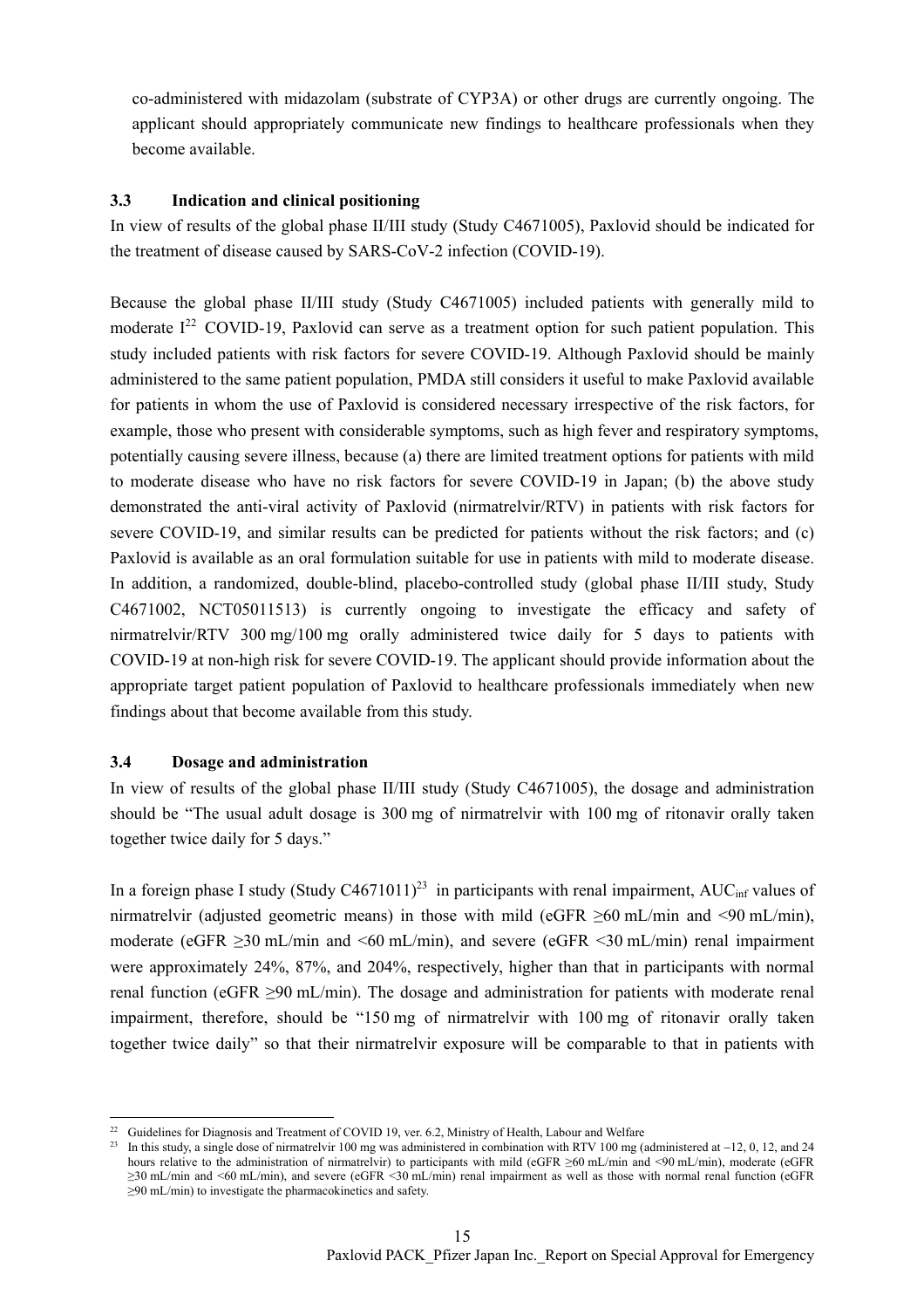normal renal function.<sup>24</sup> Note that the use of Paxlovid is not recommended in patients with severe renal impairment, in whom nirmatrelvir exposure would be further increased, because a recommended clinical dose in this patient population has not been investigated so far. The applicant has claimed that they plan to conduct a clinical study in patients with COVID-19 who have severe renal impairment (including patients on hemodialysis) to investigate the dosage and administration appropriate for this patient population. The results of this study should be used to determine the dosage and administration appropriate for patients with severe renal impairment.

In addition, although no clinical studies with nirmatrelvir/RTV have been conducted in children, it would be beneficial to make Paxlovid available for pediatric use in light of need of emergency actions to control the COVID-19 pandemic and an increasing number of pediatric patients with COVID-19.25 Based on the following points, it is understandable to select the same dosage regimen for children aged  $\geq$ 12 years and weighing  $\geq$ 40 kg as that for adults. Furthermore, the EUA in the US also allows children aged  $\geq$ 12 years and weighing  $\geq$ 40 kg to receive Paxlovid at the same dosage regimen as that for adults. The applicant, however, should continuously collect information about the efficacy and safety of Paxlovid in children, including data from the planned clinical study in children and post-marketing investigations, and communicate new findings to healthcare professionals immediately when they become available.

- Nirmatrelvir is a SARS-CoV-2 main protease inhibitor; it targets an adventitious agent. The intended nirmatrelvir exposure is unlikely to differ between adults and children.
- Nirmatrelvir, when co-administered with RTV, is mainly excreted into urine. By 1 year of age, the renal function in children is developed to a similar extent to that in adults (N Engl J Med 2003; 349: 1157-67), and thus children aged ≥12 years are deemed to have similar renal function to that in adults.
- In a study using the population pharmacokinetic model,<sup>26</sup> estimated plasma nirmatrelvir exposure in children weighing  $\geq 40$  kg after twice-daily administration of nirmatrelvir/RTV 300 mg/100 mg was almost similar to that in adults. In addition, in the global phase II/III study (Study C4671005), adult patients weighing ≥40 and <50 kg received Paxlovid.

#### **4. Overall Evaluation**

On the basis of the data submitted, PMDA has concluded that Paxlovid is expected to have efficacy in the treatment of COVID-19, and that the safety can be controlled by providing appropriate precautions based on the obtained information. Because a part of the application data was given a grace period for submission, the quality, efficacy, and safety of Paxlovid must be evaluated again.

In view of the above, the indication, dosage and administration, and approval conditions for emergency approval of Paxlovid should be specified as shown below. Since Paxlovid is a drug with a

l  $24$  Plasma nirmatrelvir exposure in patients with moderate renal impairment was estimated on the assumption that clearance of nirmatrelvir would be reduced by half in the population pharmacokinetic model, developed using data from clinical studies in healthy adults, in view of the finding that the AUC<sub>inf</sub> value of nirmatrelvir in participants with moderate (eGFR  $\geq$ 30 mL/min and <60 mL/min) renal impairment was approximately 87% higher than that in participants with normal renal function

<sup>25</sup> COVID-19 weekly surveillance update (Week 3 of 2022) of the National Institute of Infectious Diseases: https://www.niid.go.jp/niid/images/epi/PDF/COVID-19\_2022w3.pdf (last accessed on February 2, 2022). The materials for the 69th meeting of the COVID-19 Advisory Board (January 26, 2022): https://www.mhlw.go.jp/content/10900000/000888030.pdf (last accessed<br>on February 2, 2022).

<sup>&</sup>lt;sup>26</sup> Plasma nirmatrelvir exposure was estimated with the difference in body weight distribution between adults and children taken into account.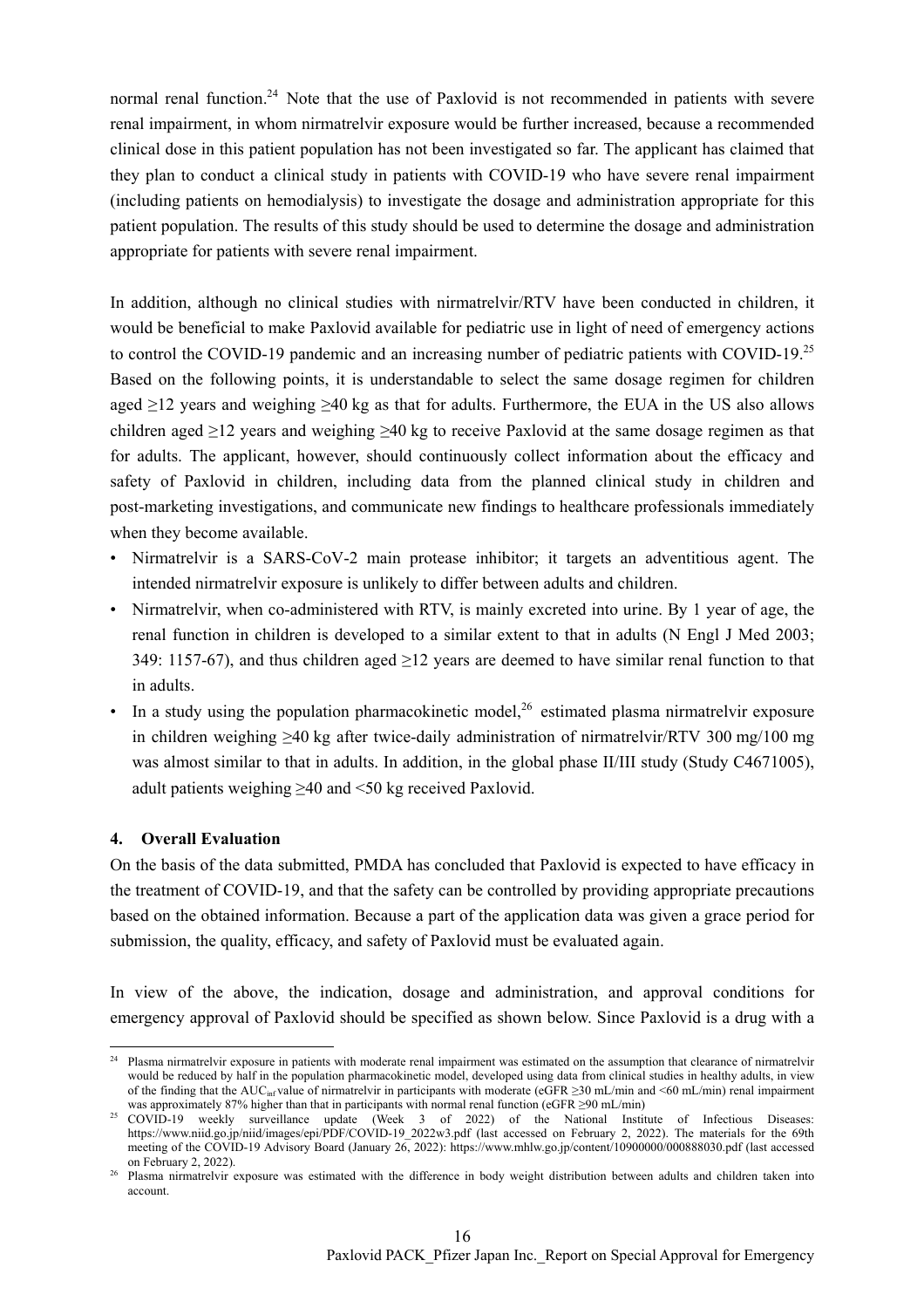new active ingredient, the re-examination period is 8 years. Paxlovid is not classified as a biological product or a specified biological product. The drug substance, nirmatrelvir, is not classified as a poisonous drug or a powerful drug, and its drug product is classified as a powerful drug.

## **Indication**

Treatment of disease caused by SARS-CoV-2 infection (COVID-19)

## **Dosage and Administration**

The usual dosage for adults and children aged  $\geq$ 12 years and weighing  $\geq$ 40 kg is 300 mg of nirmatrelvir with 100 mg of ritonavir orally taken together twice daily for 5 days.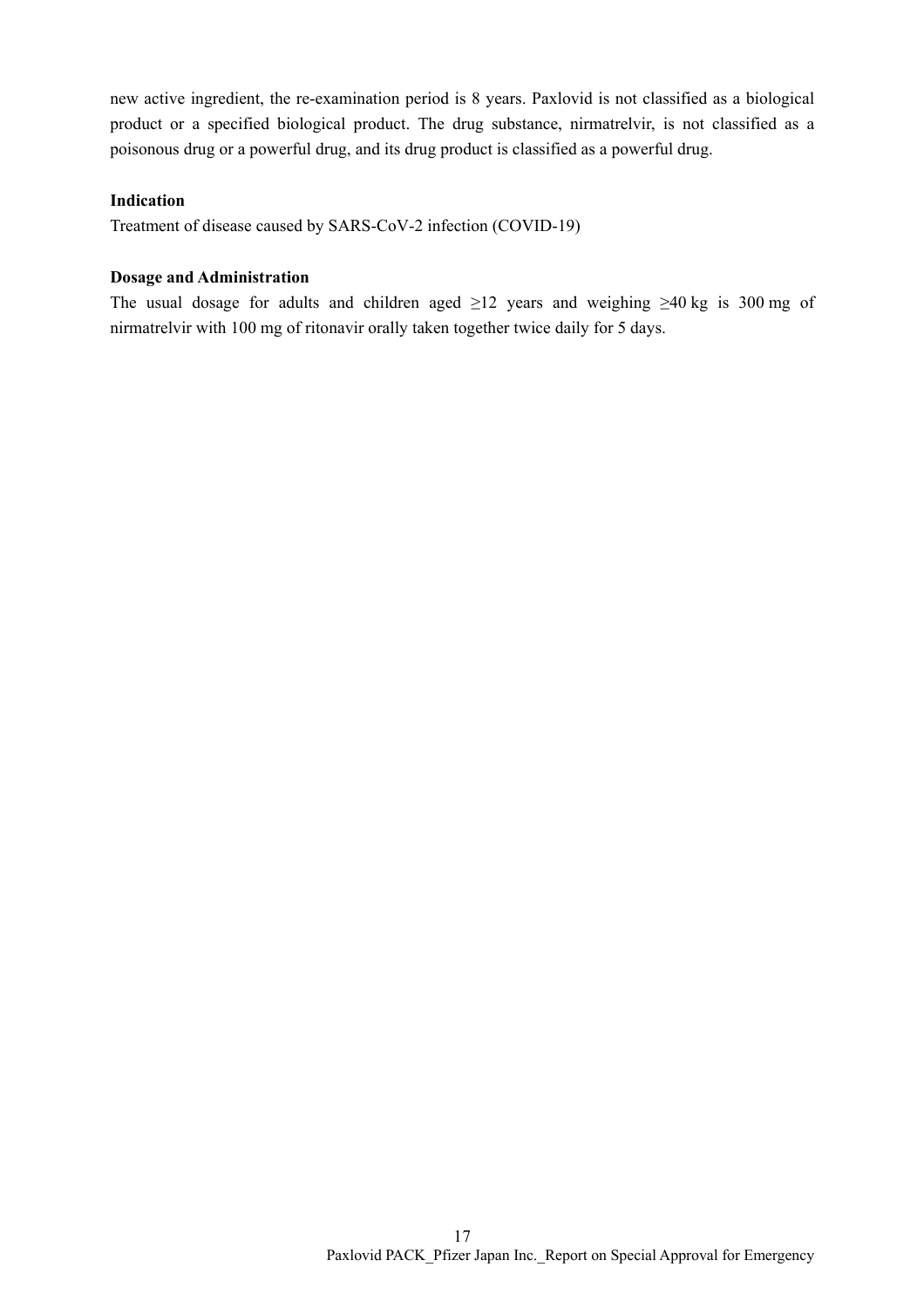## **Approval Conditions**

- 1. The applicant is obliged to fulfill the following duties set forth in each Item of Article 28, Paragraph 3 of the Cabinet Order for Enforcement of Pharmaceuticals and Medical Devices Act, pursuant to the provisions of Article 14-3, Paragraph 2 of the Pharmaceuticals and Medical Devices Act.
	- (1) Matters related to Item 1

The product is granted approval with a part of the data of clinical studies left unevaluated. The complete data should be submitted as soon as additional data of clinical studies become available.

(2) Matters related to Item 2

When learning about diseases, disorders, or death suspected to be caused by the product, the applicant is required to report them promptly.

(3) Matters related to Item 3

The applicant is required to take necessary actions to ensure that healthcare professionals who use the product can understand, and appropriately explain to patients (or their legally acceptable representatives), that the product has been granted Special Approval for Emergency and the objectives of said approval.

- (4) Matters related to Item 4 The applicant is required to report the quantity of the product sold or provided, as necessary.
- 2. The product is approved with the following conditions, based on the provisions of Article 79, Paragraph 1 of the Pharmaceuticals and Medical Devices Act:
	- (1) The applicant is required to develop and appropriately implement a risk management plan.
	- (2) The applicant is required to request that physicians administer the product only to patients considered eligible for treatment with the product who, or whose legally acceptable representatives, have been provided with the efficacy and safety information of the product in written form, and have provided written informed consent before the treatment.
	- (3) Under Article 41 of the Ministerial Ordinance for Enforcement of the Pharmaceuticals and Medical Devices Act, the grace period for data submission is 7 months after the approval. If newly submitted data, etc., necessitate a change in the approved product information, the change may be ordered in accordance with the provision in Article 74-2, Paragraph 3 of the Pharmaceuticals and Medical Devices Act.
- 3. The product is approved based on Article 14-3, Paragraph 1 of the Pharmaceuticals and Medical Devices Act. The approval may be withdrawn in accordance with the provision in Article 75-3 of the Act in a case where (1) the product does not conform to any Item of Article 14-3, Paragraph 1 of the Act or (2) the withdrawal is necessary to prevent the emergence or expansion of public health risks.